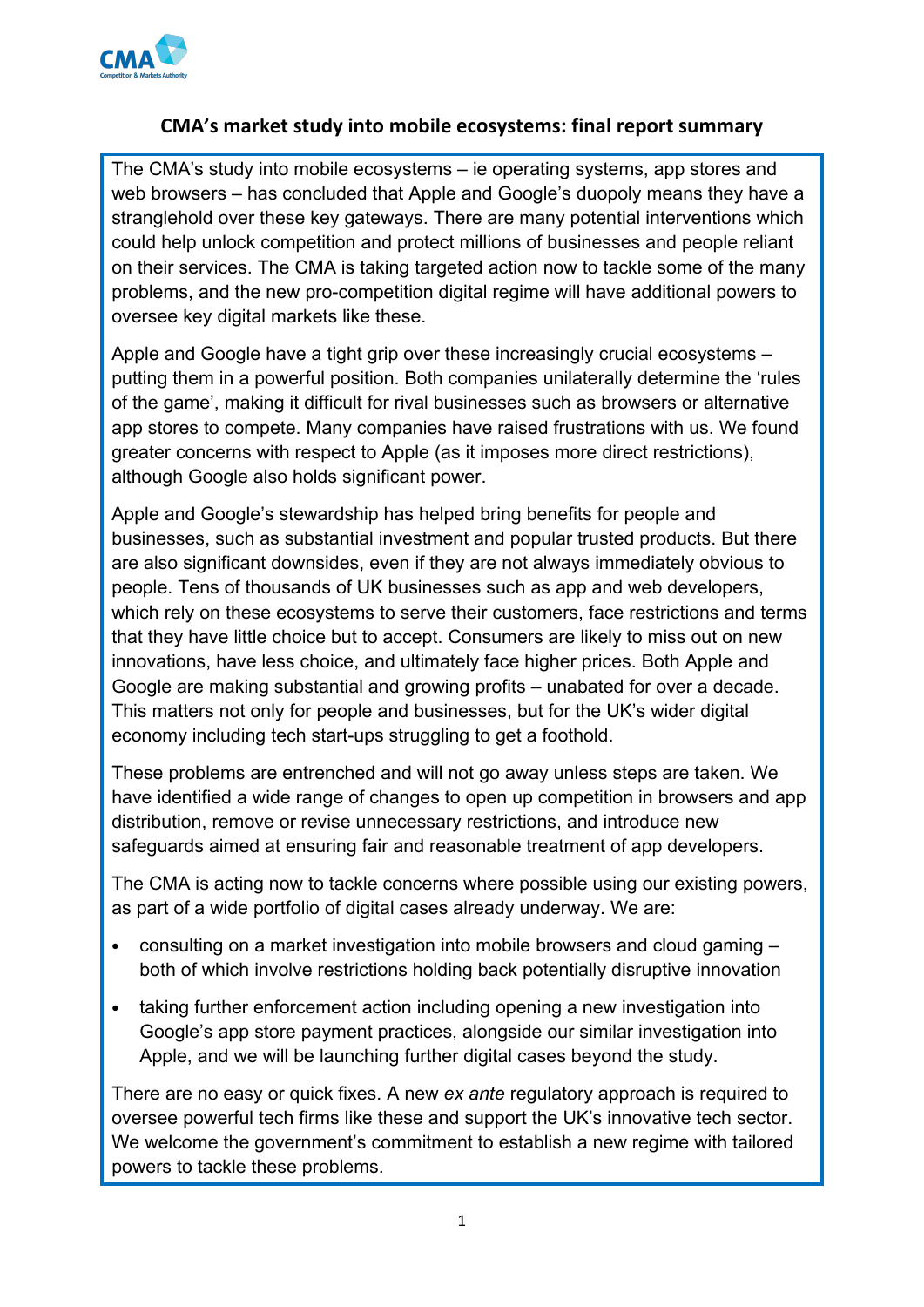### **Mobile ecosystems matter to people and businesses**

Mobile devices, particularly smartphones, play a fundamental role in the lives of people in the UK, and consumers are willing to spend substantial sums of money on them (equivalent to almost £500 per household in 2021). They provide fast and convenient access to a wide range of products, content and services, through dedicated apps or through the open web (accessed through a browser). They are the most widely used device for accessing the internet: in 2021 [88% of UK adults used a](https://www.ofcom.org.uk/research-and-data/media-literacy-research/adults/adults-media-use-and-attitudes/interactive-tool)  [smartphone to go online](https://www.ofcom.org.uk/research-and-data/media-literacy-research/adults/adults-media-use-and-attitudes/interactive-tool) and UK consumers downloaded over 3 billion apps. This means it is important that these devices, and the services offered with them, are of the highest quality, that prices are kept as competitive as possible and new innovative services have the freedom to flourish.

This market study has looked widely at mobile ecosystems across four areas:

- **Mobile devices and operating systems** most devices use Apple's iOS or Google's Android operating system, which determine and control key features such as the interface, speed and technical performance, and what software can run on the device.
- **Distribution of native apps (eg via app stores)**  most apps are 'native', ie written to run on a specific operating system. Some come pre-installed but the vast majority are downloaded through app stores, which are the key gateways through which app developers can distribute apps to people. Apple's App Store is the only permitted app store on its devices and over 90% of downloads on Android devices are from Google's Play Store. Apps can also be downloaded from the open web (ie 'sideloaded') though this is rarely done.
- **Mobile browsers and browser engines** browsers are used to access and search the internet and are another key gateway between users and businesses. They are one of the most widely used apps – with potentially over 55 million weekly active UK users. The two most used browsers are Apple's Safari and Google's Chrome, which have a combined share of supply of around 90%. Browsers run on browser engines, which are fundamental to the speed and capability of browsers. In 2021, 97% of all mobile web browsing in the UK was powered by either Apple's or Google's browser engine. Browsers also enable people to access 'web apps', which have the potential to be similar to native apps without being tailored to each operating system.
- **Apple and Google's role in competition between app developers** Apple and Google's control of their app stores puts them in a key position to set the rules for competition between app developers whilst also directly competing with their own apps. They unilaterally determine: what apps are allowed; how they are ranked and discovered; and set commission rates and many other rules.

Both companies have undoubtedly played an important role in driving the overall growth and development of these digital markets – with many people and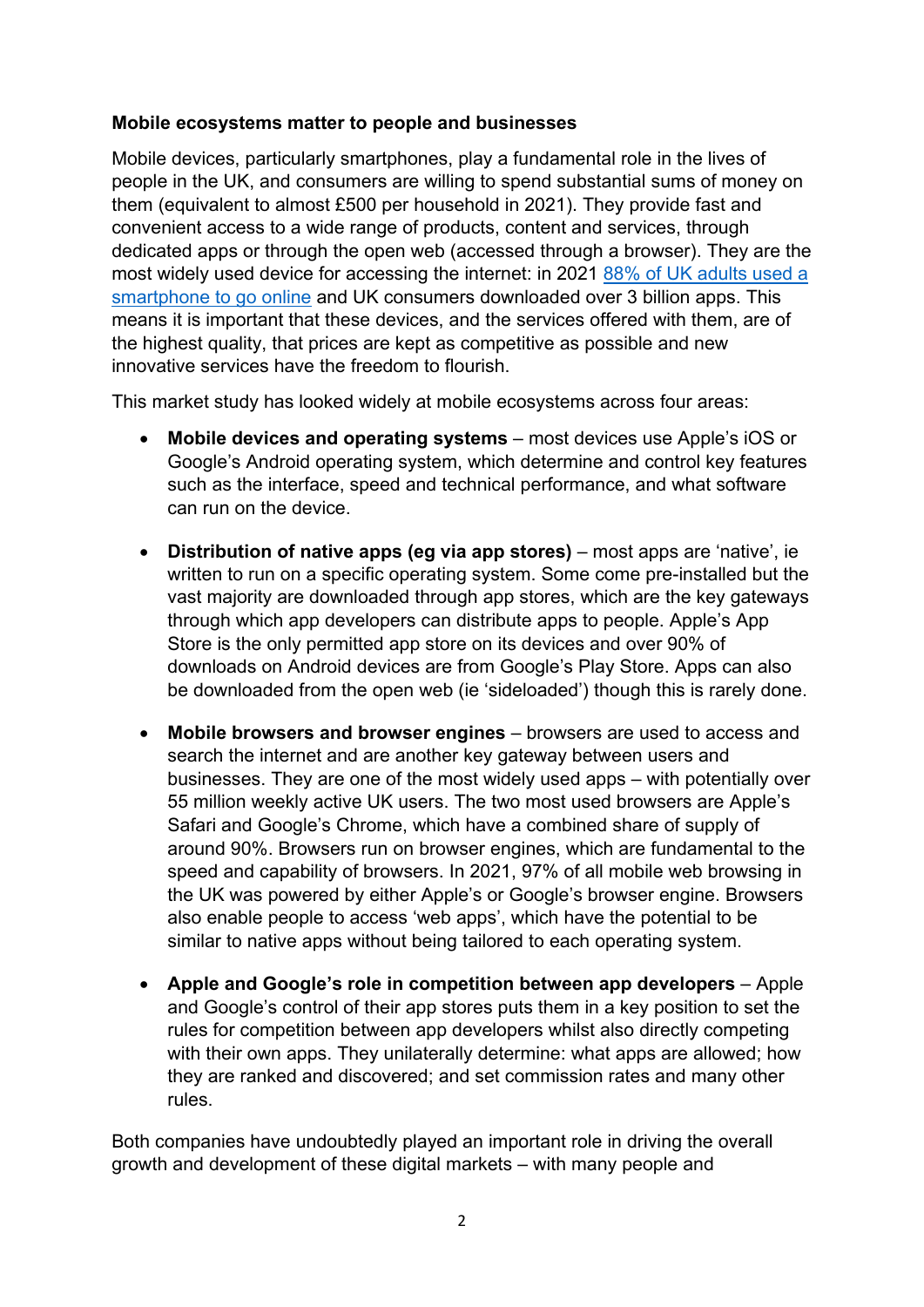businesses alike valuing and benefitting from their products and services. Benefits include: products that work seamlessly together; innovations in improving products and services, including expanding what people can do on their devices; creating general confidence and trust amongst users (which can help smaller new businesses); funding a number of free services that are valued by people; and creating a new series of markets (like app stores) benefitting many businesses and making it easier for smaller app developers to access users. People are generally satisfied with their devices and the way they work.

It is also important to recognise the valuable roles that Apple and Google play as stewards of their ecosystems, helping to protect users' privacy, security and safety online.

However, Apple and Google have cemented their powerful position as the two main gatekeepers that hold the 'keys' to these increasingly vital mobile ecosystems. Both firms are well placed to leverage their power into other markets linked to their ecosystems, including new emerging ones. It is extremely difficult for other firms to enter, expand and compete meaningfully – Apple's and Google's positions are unassailable without steps to level the playing field. Where it will be more difficult to unlock competition, safeguards for users and businesses may also be needed.

Their decisions can be 'make or break' for many thousands of UK businesses, including many start-up app developers – determining which apps are available on their app stores, what functionality these apps can have, and how they can connect with customers. Similarly, most UK businesses – along with web developers that they hire or employ – rely on browsers for their websites or web apps, which enable millions of people to navigate the web and access their services effectively via their mobile devices. Problems in either app stores or browsers can cost developers and UK businesses time and money. Many companies have raised concerns with us during the course of this study, particularly about the negative impact Apple's restrictions have had on their businesses.

We support the UK government's commitment to making the UK one of the most attractive places in the world to start and grow a digital business. The evidence we have found in this study – such as through our interaction with a large number of independent web developers – illustrates that changes are needed to ensure that these businesses can flourish.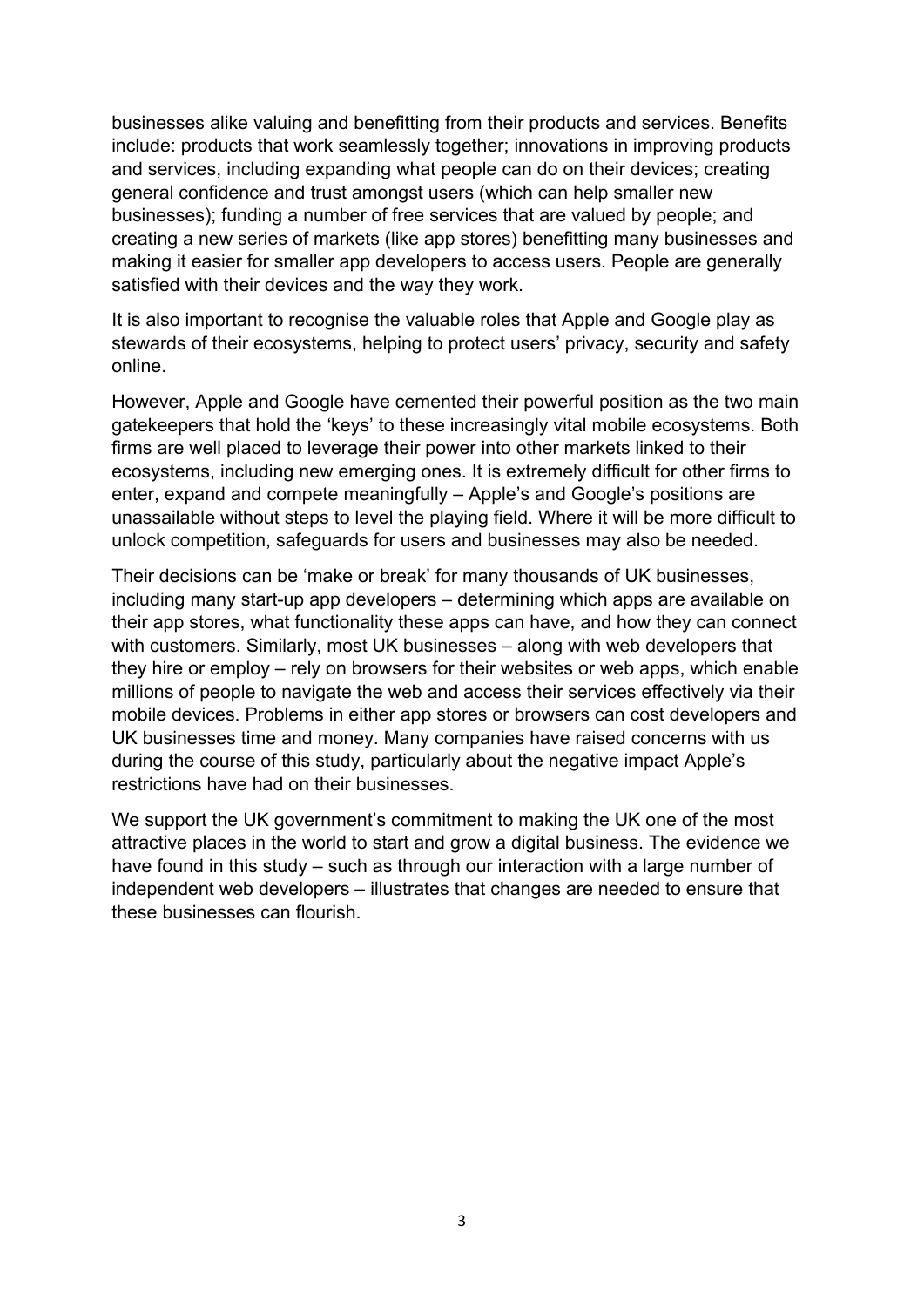#### **Examples of concerns raised by businesses**

"From my experience developing medical applications for my employer I can say that we have been forced into making native apps because of the lack of capability of the browsing engines in the past, particularly mobile Safari as continues to be the case… **Despite this, in the case of one quarter billion dollar revenue product the native app was eventually abandoned because of the restrictions** that both Apple and Google place on monetization within the app and their prohibitively high share of that income."

"More specialised agencies do not have the money and resources to invest in the huge costs of native app development, meaning when a client requires an 'app like' experience we cannot offer it affordably. Were Apple devices to have progressive web app functionality on the level of Windows or Android then we could use web apps where possible to provide these services. **The lack of many of these features costs us business and limits the scope of the market we can offer**."

"I am a UK resident who performs two roles as a Technical Lead of a large technology consultancy and as a CTO of a start-up... In both roles, Apple's monopolistic and anti-competitive approach to their platform **fundamentally harms the businesses I work for and the clients I serve**."

"**Safari being the only browser option killed my startup**… I was building a web app, because building the same app, three times, concurrently doesn't make sense for an early startup. I knew it'd be an uphill battle, but apple was insufferable."

"As a developer, **Apple's treatment of the web on iPhones and iPads costs my business extra manhours**, and effectively forces me into Apple's pay-to-play ecosystem. My apps could largely exist exclusively on the Web if Apple wasn't putting its thumb on the scale."

While the impact on businesses and the way they are able to compete is clear, the effect on the millions of consumers using these services is less immediately visible. Although people do not have to pay directly for many of the services and apps, consumers ultimately lose out when competition does not work well. Weak competition within and between Apple's and Google's mobile ecosystems is harming consumers and will continue to do so absent intervention. Consumers will lose out as:

- new and valuable **innovations** could be held back in some areas, particularly where they affect Apple's and Google's businesses; eg new types of services like cloud gaming on iOS or technological developments like web apps;
- **choice** is more limited; eg in browsers and app stores hindering the development of new bespoke curated app stores to meet people's different needs such as stores for different age groups or for gaming enthusiasts; and
- **prices** are higher than they should be; eg prices for Apple's devices, Google's search advertising fees, and both firms' app store commissions are all above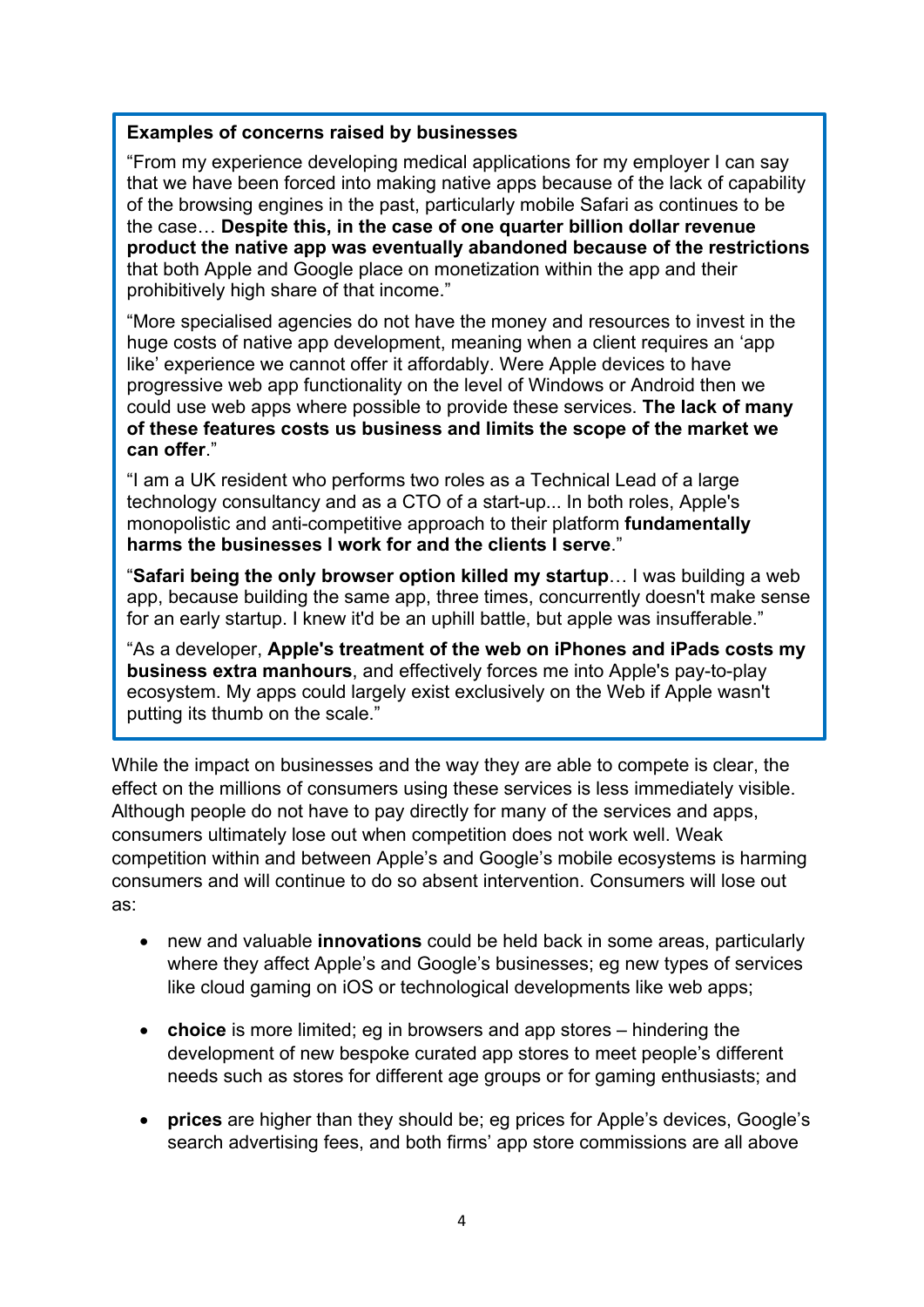a competitive rate – ultimately leading to higher prices for the end consumer or worse quality.

# **Apple's and Google's differing business models affect their approach**

Although there are many similarities in the range of products and services that Apple and Google provide, they each have different business models. There are important differences in the structure and focus of their businesses, which affect their incentives and the approaches they take in operating their ecosystems. Figure 1 illustrates some of the key ecosystem features for which their approaches differ.



#### **Figure 1: comparison of key ecosystem features**

| <b>Apple (iOS phones)</b> | <b>Feature</b>                               | <b>Google (Android</b><br>phones) |
|---------------------------|----------------------------------------------|-----------------------------------|
| App Store                 | Main app distribution route                  | <b>Play Store</b>                 |
| Up to 30%                 | Commission rate on app stores<br>purchases   | Up to 30%                         |
| No.                       | Alternative app stores                       | Yes (not via Play Store)          |
| No                        | Sideloading                                  | Yes (with<br>steps/warnings)      |
| No.                       | Access to cloud gaming through app<br>stores | Yes                               |
| Safari                    | Main browsers                                | Chrome                            |
| WebKit                    | Web engine                                   | <b>Blink</b>                      |
| No.                       | Competing browser engines                    | Yes                               |
| Yes                       | Browsers pre-installed/set as default        | Yes                               |

Their differing incentives are illustrated most clearly by the contrast in their primary sources of revenue – Apple makes the vast majority (around 80%) of its revenue from device sales, where it dominates the sale of more expensive higher-end devices and imposes tight controls over the hardware and software run on its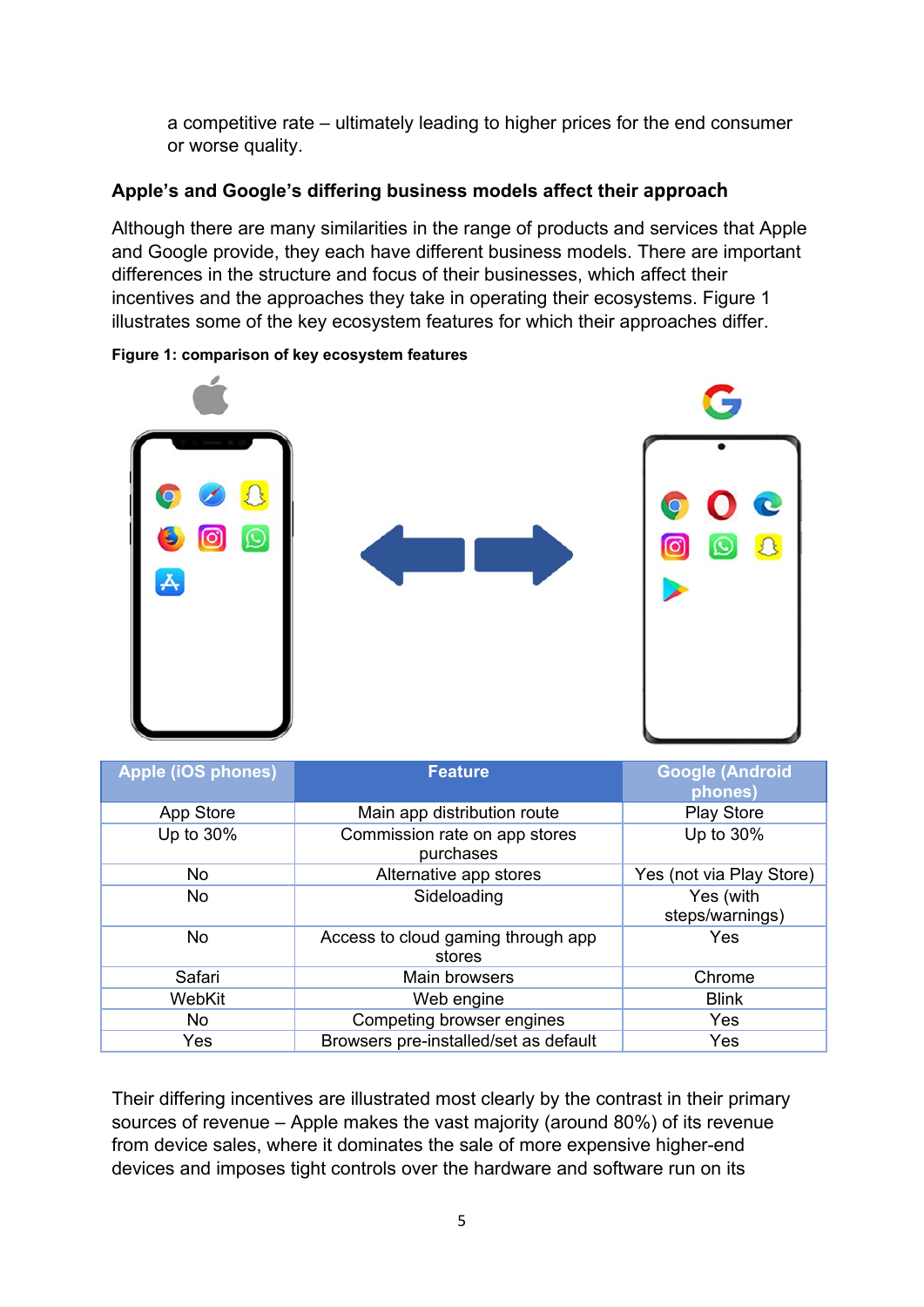devices. Google on the other hand makes the majority of its revenues (around 90%) from advertising. Google's ecosystem is more open in some respects than Apple – imposing fewer direct restrictions. However, Google uses its control over products and services such as Android, Chrome and the Play Store to mutually reinforce the use and demand for each of them – with the ultimate aim of driving traffic to its search engine. It does this in large part through a series of agreements with Android device manufacturers.

Aside from these differences, Apple and Google both also earn substantial and increasing revenue from their app stores. For example, Apple's net revenue for the App Store in the UK increased substantially [80-100%] between 2018 and 2021.

# **Both make persistently high and growing profits**

Over the last decade, both Apple and Google have consistently earned substantial profits from their mobile ecosystems – with very high margins and returns on capital employed (ie the annual return made on the investments needed to run the business).

- Apple made £80 billion in profit globally in 2021 and we estimate its return on capital employed has been over 100% – very high in any sector.
- Google made £57 billion in profit globally in 2021, and updated analysis from our previous study on digital advertising shows that it earned a return on capital employed of 39% (on average between 2011 and 2021) – well above any reasonable competitive benchmark for many years.

Although high profits are not necessarily a concern in themselves, these supracompetitive returns are consistently above what would be expected in a properly competitive market – and have been sustained and growing for over a decade. While the revenue earned in these areas may cross-subsidise a number of other services that are offered for free to users (like app stores, browsers and some of their own apps), the size of the profits above demonstrates that even where the costs of these are taken into account, the profits earned are still very high.

Our illustrative analysis suggests that between them, Apple and Google were able to earn more than £4 billion of profits in 2021 from their UK mobile businesses over and above what was required to reward investors with a fair return. This suggests that there is significant scope for competition to drive greater innovation through increased investment – with huge implications for UK consumers including new and innovative products and services and/or lower prices.

# **Apple and Google's stranglehold on these markets**

When people in the UK buy a new mobile device, they are faced with a binary choice between two mobile ecosystems controlled either by Apple or by Google.

Apple and Google use this tight hold over these markets to control and influence the services and online content people can access on their phones – giving them the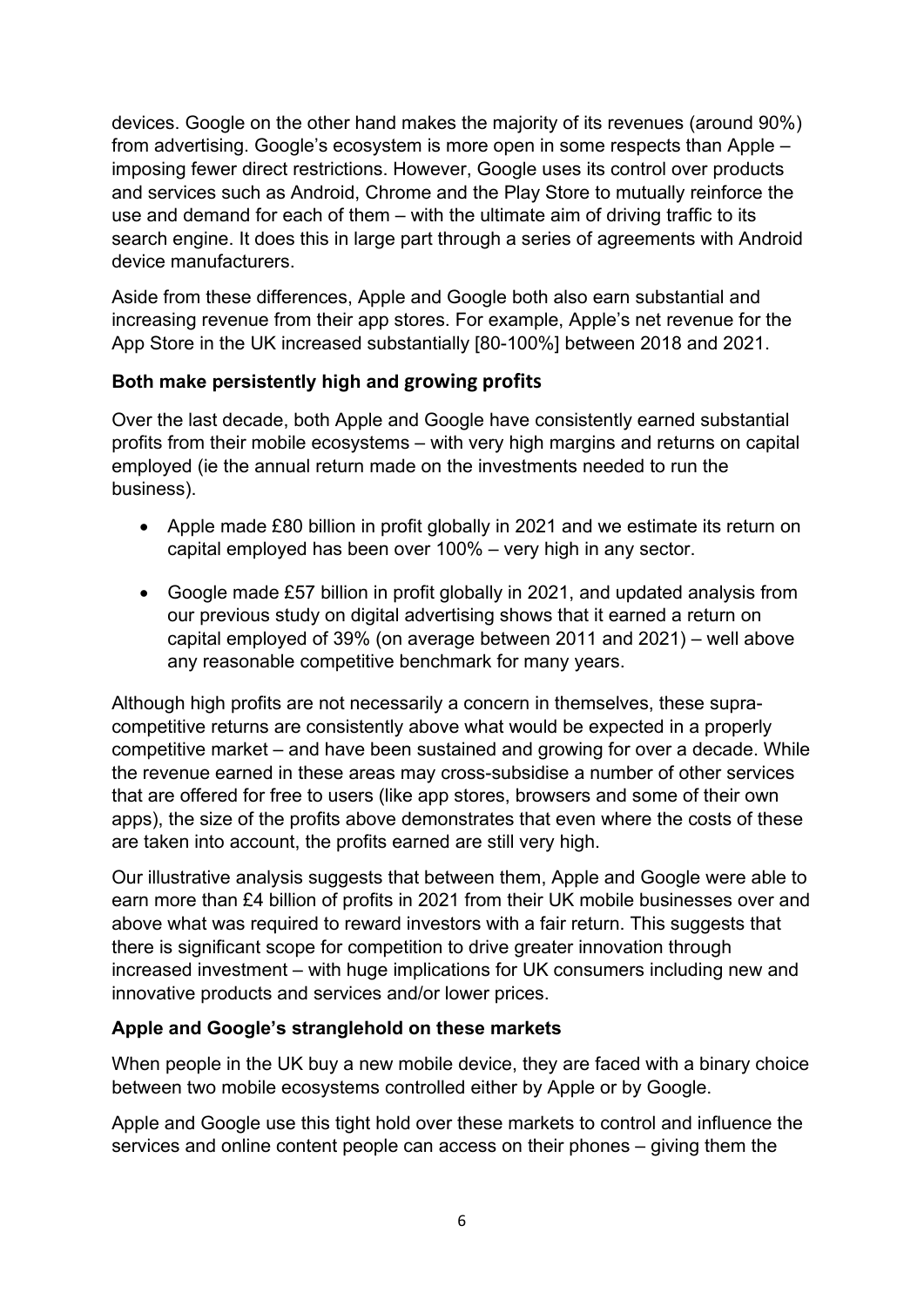ability to tilt the playing field in their own favour, while restricting or deterring new innovations that could disrupt their hold in these markets.

Both have a strong grip over a similar set of products and services within their respective ecosystems, although this control manifests in different ways.

# *Apple's tight grip with many restrictions*

Apple imposes many restrictions such as prohibiting any other app store on its devices, blocking direct downloads from the web, and restricting other ways to access services. These may have some benefits for security or user privacy.

However, they can also limit competition or cause users to lose out in other ways. For example, **Apple's restrictions have effectively blocked cloud gaming services from its app store and hampered the development of web apps through its restrictions on browser engines – both are potentially disruptive new ways of providing services to consumers which could pose a threat to Apple's business.** Almost all of Apple's own apps and services (such as iMessage) are unavailable on Android devices and some of its connected devices (eg Apple Watch) cannot be used with Android or have more limited functionality. Our survey of smartphone owners found that the most frequently quoted reason for iOS users not to switch was 'because I have other devices linked to my phone/operating system'.

### **Blocking cloud gaming**

Apple has impeded the emergence of cloud gaming (permitted on Android) – new services which could revolutionise gaming by using the power of the cloud to offer access to advanced games without the need to download games or purchase expensive hardware.

This could pose a threat to its App Store business, since it is an alternative way of discovering and distributing games. It could also reduce the importance of top-end 'high-spec' phones like Apple's – one of their selling points.

**Apple restricts the functionality and use of other browsers as it does not allow competing browser engines** – meaning all iOS-based browsers must use Apple's own engine, including even Chrome. We heard concerns that Apple has not implemented (or substantially delays) a wide range of key features in its browser engine. We received a substantial number of complaints directly from web developers about the impact of this restriction; including the limitations and frustrations of having to rely on Apple's WebKit engine. This not only affects many UK businesses but limits the potential for rival browsers to differentiate themselves, eg improving browser speed, which inhibits competition.

It also materially affects the functionality of web apps – limiting the constraint these could have on native apps and Apple's market power from its App Store. Apple also receives a significant share of revenue from Google Search traffic on iOS devices.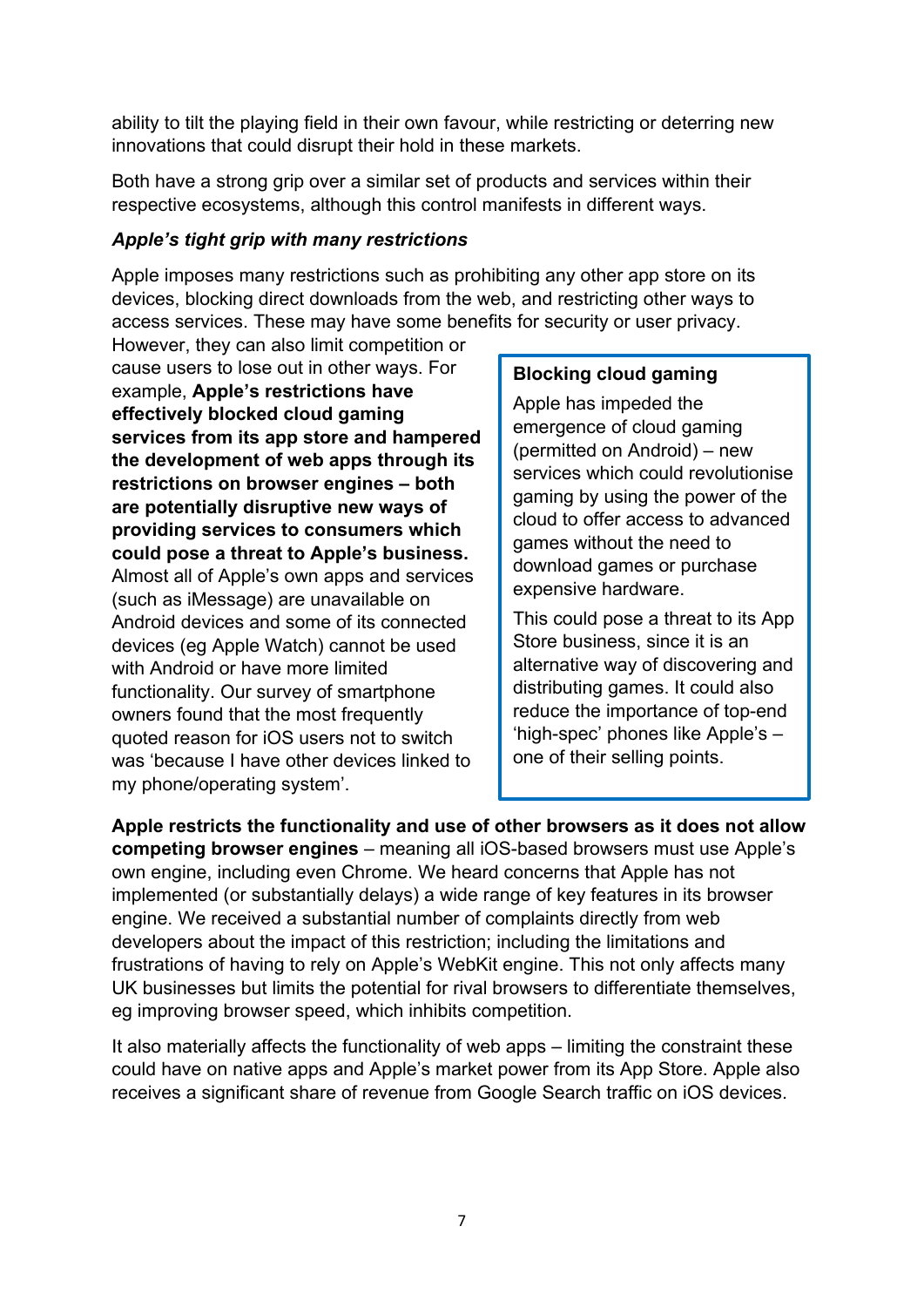# **Web apps – innovative technology held back by Apple's browser restrictions**

Web apps are similar to native apps but accessed through a browser – they do not need to be tailored to each operating system meaning one app can be developed for use across Android and iOS. Many businesses offer web apps instead of or in addition to native apps such as Wordle, Uber and Pinterest.

Web apps have the potential to be an alternative way to access content without needing to rely on app stores – potentially weakening Apple and Google's hold over app distribution. Development and usage of web apps is currently much lower than native apps and many app developers do not see them as a viable alternative.

The development and take-up of web apps are being hindered because the features and functionality are severely restricted or delayed on iOS; eg push notifications and full-screen functionality, among many others. Many developers raised concerns about this. One developer told us that web apps had been 'strangled' by Apple's approach and another said that the WebKit restriction is 'holding up the entire web development world, as often developers have to limit their web apps "minimum common denominator" of features, and usually Safari is way behind on features, and a better browser can't be installed'. As a result any efficiency savings from web apps are lost, as a separate native app is still needed for iOS, rather than developers being able to produce a single web app.

We spoke to the creator of Wordle about his experience of developing the game for the web and the challenges directly attributed to the restrictions imposed by Apple. While Wordle is a success story, we cannot know how many other small start-ups have failed due to Apple's restrictions.

Google paid Apple approximately £[1-1.5] billion in ad revenue in the UK for being the default search engine on the Safari browser alone. This reflects Apple's strong position in browsers.

We also received a substantial number of complaints from app developers about the way in which Apple governs its App Store and the restrictions it imposes. The majority of developers we contacted had concerns about its opaque app review process and the impact this had on their businesses – describing it as 'obscure', 'arbitrary', 'capricious' and 'Kafkaesque', with Apple rejecting apps without sufficient reasoning or being inconsistent in applying its rules. This can add significant delays and costs to app developers, as well as impacting customers using those apps.

Apple has also blocked access for other app developers to various hardware and software functionality on its iPhone, such as the technology that enables contactless mobile payments (using the Near Field Communication (NFC) chip), meaning this increasingly popular way to pay can only be made via Apple's Wallet, restricting other potentially innovative businesses. This new way of paying is growing very fast: 17 million people – nearly a third of the adult population – were registered to use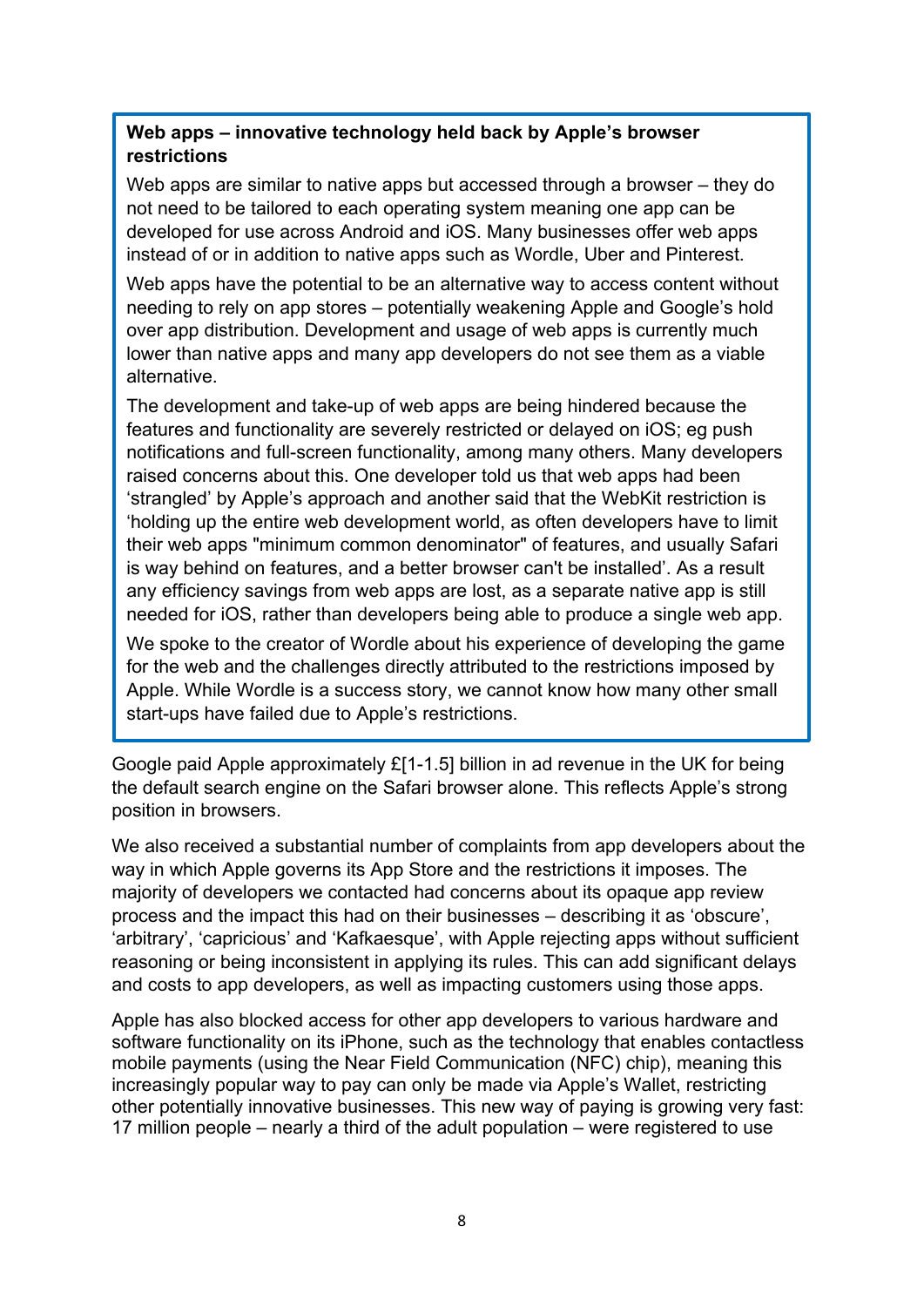mobile payments by the end of 2020, an increase of 7.4 million people (over 75%) compared to 2019.

# *Google imposes fewer restrictions but still wields strong power*

Google has fewer explicit restrictions in some respects (for example it allows other app stores and browser engines), but it still holds a significant amount of control within its ecosystem.

It has a series of agreements with Android device manufacturers involving sizeable payments to ensure that Chrome and the Play Store come pre-installed prominently on most Android phones, and that Google is the default search engine in many other browsers. Manufacturers can only use Google's version of the Android operating system if they pre-install and prominently place the Play Store, and important parts of that operating system can only be updated through the Play Store. These include agreements where Google shares a percentage of its significant search advertising revenues (and in some cases revenue from Play Store) with other Android manufacturers in return for placing and promoting Google apps. This is very difficult for other rivals to replicate, which gives Google a key advantage – its products are used by the overwhelming majority of Android customers. Through these agreements Google uses its products and services to reinforce each other, protecting its position.

While other app stores are allowed on Android (unlike iOS), alternative app stores cannot be downloaded through Google's Play Store; instead they are either preinstalled by manufacturers or must be directly downloaded by the user (ie sideloaded – a process involving several steps and security warnings). These only place a limited constraint on Google, as their usage is substantially lower, and they are not considered to be a viable substitute by app developers. Rival Android app stores also face material barriers – in particular there are strong network effects, meaning an app store needs a critical mass of users to attract app developers and vice versa .

We heard fewer concerns from app developers about Google's operation of the Play Store. It is also less restrictive than Apple on access to hardware functionality like contactless payments. However, there are some signs that Google's approach is tightening in certain respects, for example in relation to the need for particular apps to use Google's payment systems for in-app purchases.

# *Both set 'the rules of the game' and exert control*

While there are differing concerns over Apple and Google, each is in a key position to control the key gateways in its ecosystem.

• **They provide the two main mobile operating systems in the UK.** Of these, Android is the only licensable operating system available – meaning device manufacturers have no other credible choice. Design and control of the iOS and Android operating systems has fundamental implications for the products and services accessed through mobile devices.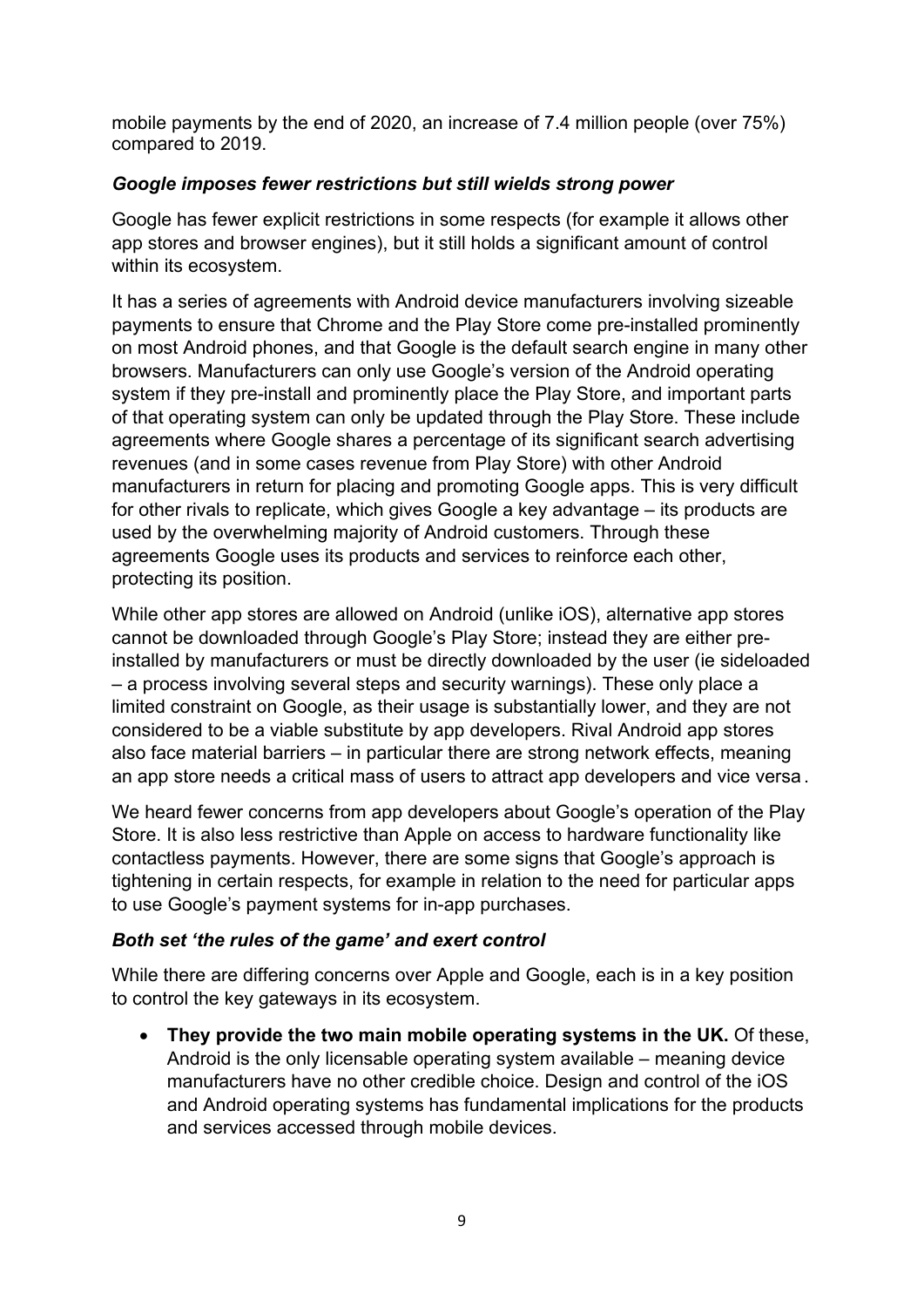• **Their app stores face limited competition**. Apple's App Store is the only way to access native apps on iOS, so it has a monopoly. Although on Android app stores other than Google's Play Store can be pre-installed (eg Samsung Galaxy is the largest alternative) these face barriers in attracting enough app developers and users to be successful, as well as Google's agreements mentioned above. The App Store and Play Store do not compete strongly with one another – most app developers are on both and each has a sizeable set of different customers. Both are, in effect, must-have trading partners for successful app developers.

### **Requirements to use their app store payment systems and high commission rates**

Both Apple and Google require certain app developers to use their in-app payment systems. Through these they collect up to 30% commission on subscriptions and 'in-app' digital purchases (like gaming, dating, music streaming apps). This does not apply to physical goods and services like a grocery delivery or a taxi journey. Both companies say this is necessary so they can collect a commission from sales made through their app stores, though we found there may be other, less restrictive ways for them to do this.

These commissions are high and are set above a competitive level. This also risks distorting competition as Apple and Google's apps do not pay this commission (eg Google's YouTube Premium is priced higher on iOS than Android – where it pays no commission). App developers do not get the benefit of choosing the right payment systems for their app or users, and it breaks the link between developers and their customers. Developers should be allowed to handle payments directly and be given a meaningful choice in payment systems.

- **They unilaterally determine the terms of access to their app stores** for apps – many of which compete directly with their own. Both charge significant commission rates on app developers' revenues through the use of their in-app payment systems, where the effective rate has stayed [between 25-30%] over the years for both Apple and Google. Both have made substantial and growing profits (with high margins) from their app stores which have not been competed away by other distribution channels. There is little that app developers can do as they need to be on both app stores to access the different sizeable customer base each has. This puts Apple and Google in a very powerful position – meaning they can impose terms which developers have no choice but to accept if they want to be on their app stores. This is far beyond the general 'cut and thrust' between businesses, as most developers are simply not in a position to negotiate.
- **They operate the two main browsers**. Each has a strong share of the market in its ecosystem, and both control the way that browsers perform on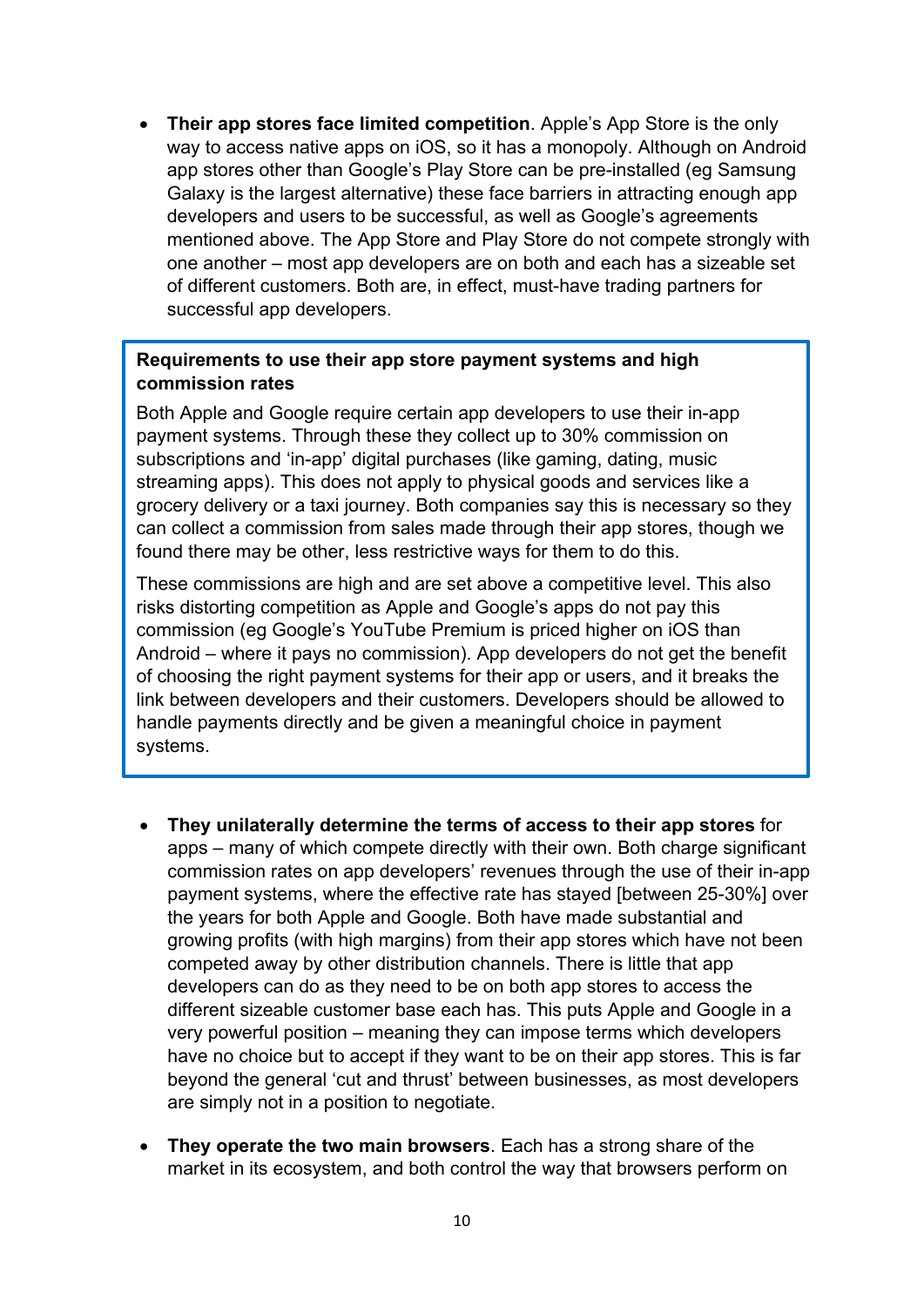their devices by supplying the two browser engines on which most mobile browsers are powered – the key exception being Firefox which uses its Gecko engine on Android devices.



#### **Figure 2: extent of browser engine choice within each ecosystem**

#### *No significant threats from other competitors*

There have been no successful attempts at challenging the position of Apple's and Google's ecosystems, although some competitors have tried. These markets have certain characteristics which make it very challenging for other businesses to enter and expand, including:

- **Network effects**. There are significant indirect network effects particularly in operating systems and app stores; ie the more apps and content on the operating system or app store, the more users it attracts, and vice versa. This creates a 'chicken and egg' problem which can be difficult for new entrants or those wanting to expand, to overcome. This makes it very difficult for a new operating system or alternative app stores to get a foothold.
- **Pre-installation, defaults and choice architecture**. Pre-installing apps or browsers and setting certain ones as defaults can have significant impacts on people's behaviour. There is strong evidence that default behaviour, ie avoiding wasting time by accepting the default option, can shape key decisions and can be difficult to shift. This can have a profound impact on competition. Apple directly determines what is pre-installed and what defaults are set – Google has less direct control, though it exerts strong influence on Android device manufacturers via sizeable payments for pre-installation. Even where choices are offered to consumers, we found many examples of how choice architecture inhibits people's ability to make effective choices. Nudges and the design of choices when they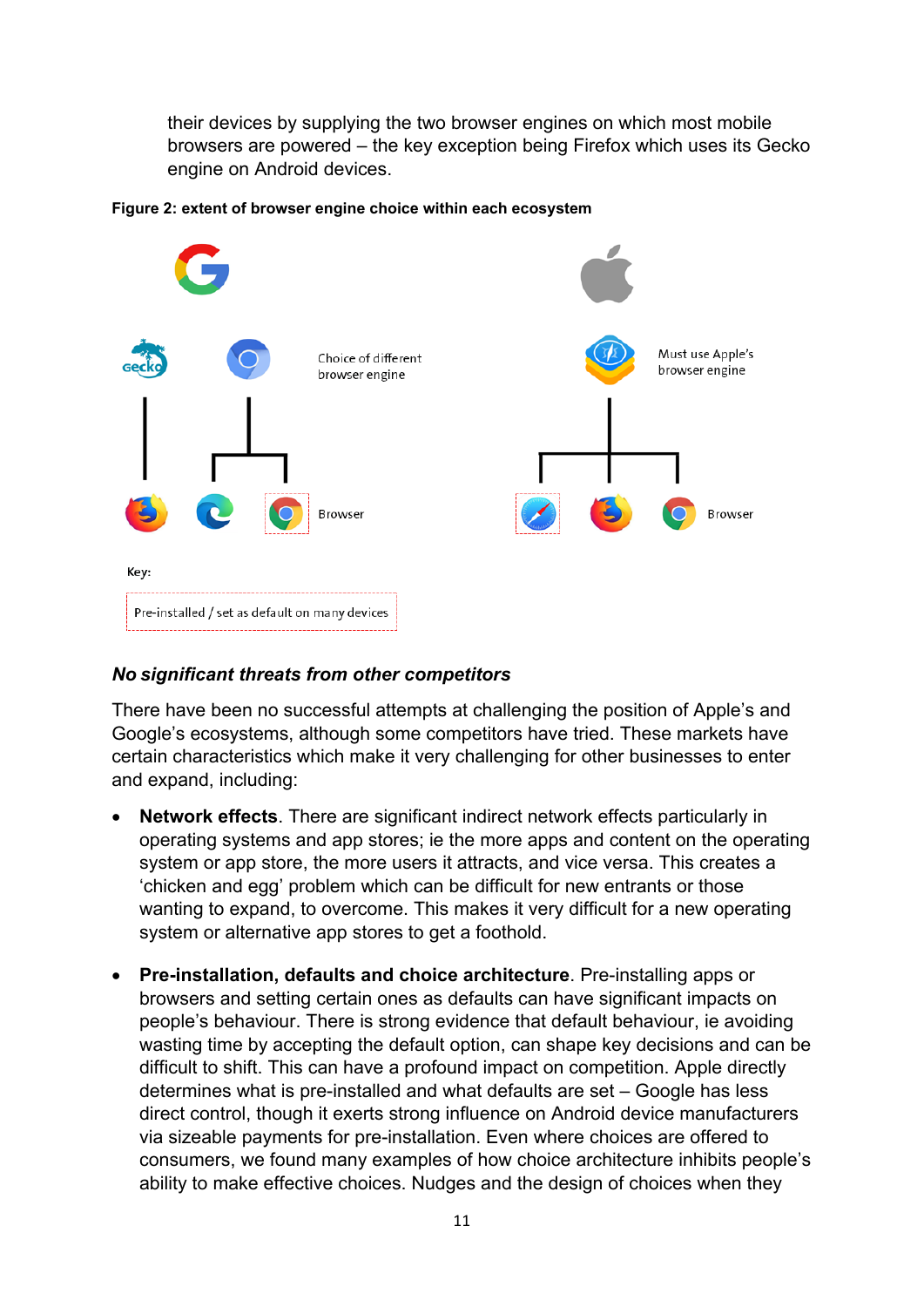are presented, which are controlled by Apple and Google as gatekeepers of these ecosystems, can lead to consumer decisions that are in these companies' best interests.

• **Barriers to switching**. There are potential barriers for people switching, and in particular the perception of challenges and difficulties in switching. Most people are buying a replacement device, rather than picking a new system for the first time, and in doing so they rarely switch operating systems, particularly for Apple users. Our survey found only 5% had switched from an iOS to an Android device, and only 8% had switched from an Android to an iOS device. Apple says that this limited switching is because most people are happy with its products. While our survey confirmed that there were high levels of user satisfaction with mobile devices, it also found that people (including marginal users, ie those who considered switching but did not) worried about many factors like the 'hassle', learning costs, transferring data/apps and the ability to connect other devices to their phones (particularly Apple users).

### **Examples of people's concerns about switching, from our survey**

**'***Once you get an iPhone you can only really use it with Apple products, like watches. They tie you in, in that way.'* - Android to iOS considerer

*'I did think, what if I make the switch and then there are things I can't do as easily, so I just stayed put.'* - iOS to Android considerer

*'I knew there would be a way to transfer things, but in the end, I just decided I didn't have the time to be bothered with it this time.'* - Android to iOS considerer

*'I wouldn't say I am the biggest Apple fan, but it is just really convenient how everything talks to each other.'* - iOS to Android considerer

*'I thought it's not worth paying all that money for an iPhone really [so considered switching] - the thing is, when you have an iPhone it really goes well communicating with let's say your MacBook/iPad so I have this kind of feeling or thought that it's getting more difficult for me to get out of this existence from Apple.'* - iOS to Android considerer*.*

#### *Large established ecosystems are difficult for rivals to challenge*

Apple and Google have both built large interconnected ecosystems including different products and services that complement their core service.

• Apple's core business comes from selling hardware and associated operating systems (ie iPhone and iOS – with around 50% of its 2021 worldwide revenue coming from that alone). This means it has an incentive to invest in new features and services and to encourage replacement of older devices. But between 2016 and 2020 its revenue growth was mainly driven by 'services' (ie income driven from content or apps on its devices). It has also expanded into connected markets like contactless mobile payments and products that connect to its mobile devices like its Apple Watch and the Apple HomePod.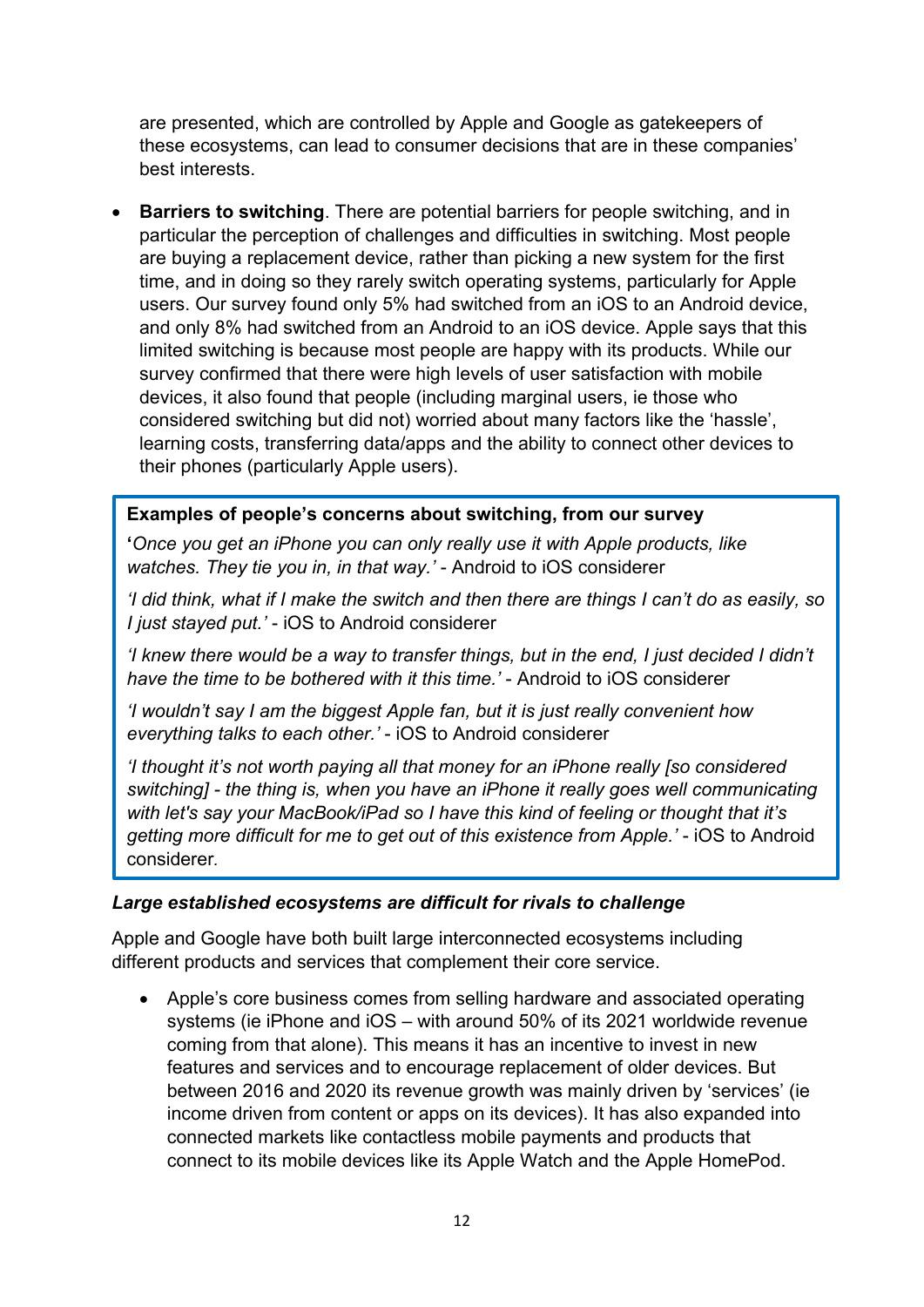• Google has long held a strong position in search through its search engine, but has expanded this into browsers (Chrome), operating systems (Android) and video and music streaming (through YouTube). Like Apple it has also expanded into connected devices like Fitbit and Google Home, and has growing revenues from services.

Integrated ecosystems can deliver benefits through a seamless and efficient user experience, but can make it much more difficult for competing businesses to establish a foothold, as Apple and Google control the key 'entry points' to all these core markets within their ecosystems. Having large ecosystems can also make it much easier for Apple and Google to extend their power (and sizeable profits) into connected or new emerging markets. Other competitors may struggle as they cannot provide the same large range of services within an ecosystem unless they can compete on as many fronts. Such large ecosystems also give both companies unparalleled access to data on customers' behaviour, preferences, and purchasing habits, which is a further advantage and can reinforce their market power.

The CMA has no concern with businesses being big; nor are we saying that smaller or less efficient rivals should be given a 'leg up'. A competitive market that is working well means companies can expand to become large successful businesses and get rewarded for their innovation, as both Apple and Google have done. However, the concern in the case of these mobile ecosystems is that there are significant barriers to entry and expansion such that these two companies are not under sufficient pressure from competitors. The existence of a credible threat from rivals helps to keep businesses on their toes, innovating and offering better services to their customers. Without this threat, that incentive is much weaker.

#### **Interventions are needed to tackle their market power and harmful practices**

We have identified a wide range of possible interventions to address these problems, aimed at both opening up competition within and between ecosystems by reducing barriers, removing restrictions and allowing greater choice, and protecting against the potential negative effects of Apple and Google's market power. Without intervention, both companies will maintain, and even strengthen, their grip.

We have assessed the relative merits of potential interventions in broad terms, including some of the benefits, costs and risks, particularly those related to security, privacy and the wider user experience, as well as other implementation challenges.

There are various interventions that could transform these markets for the better. These include measures to:

- open up these markets to help level the playing field for other businesses to compete with Apple's and Google's app stores and browsers by removing and revising existing restrictions, and measures to enable users to make active and effective choices, eg tackling the power of defaults; and
- prevent Apple and Google from exploiting their power by introducing a number of changes to: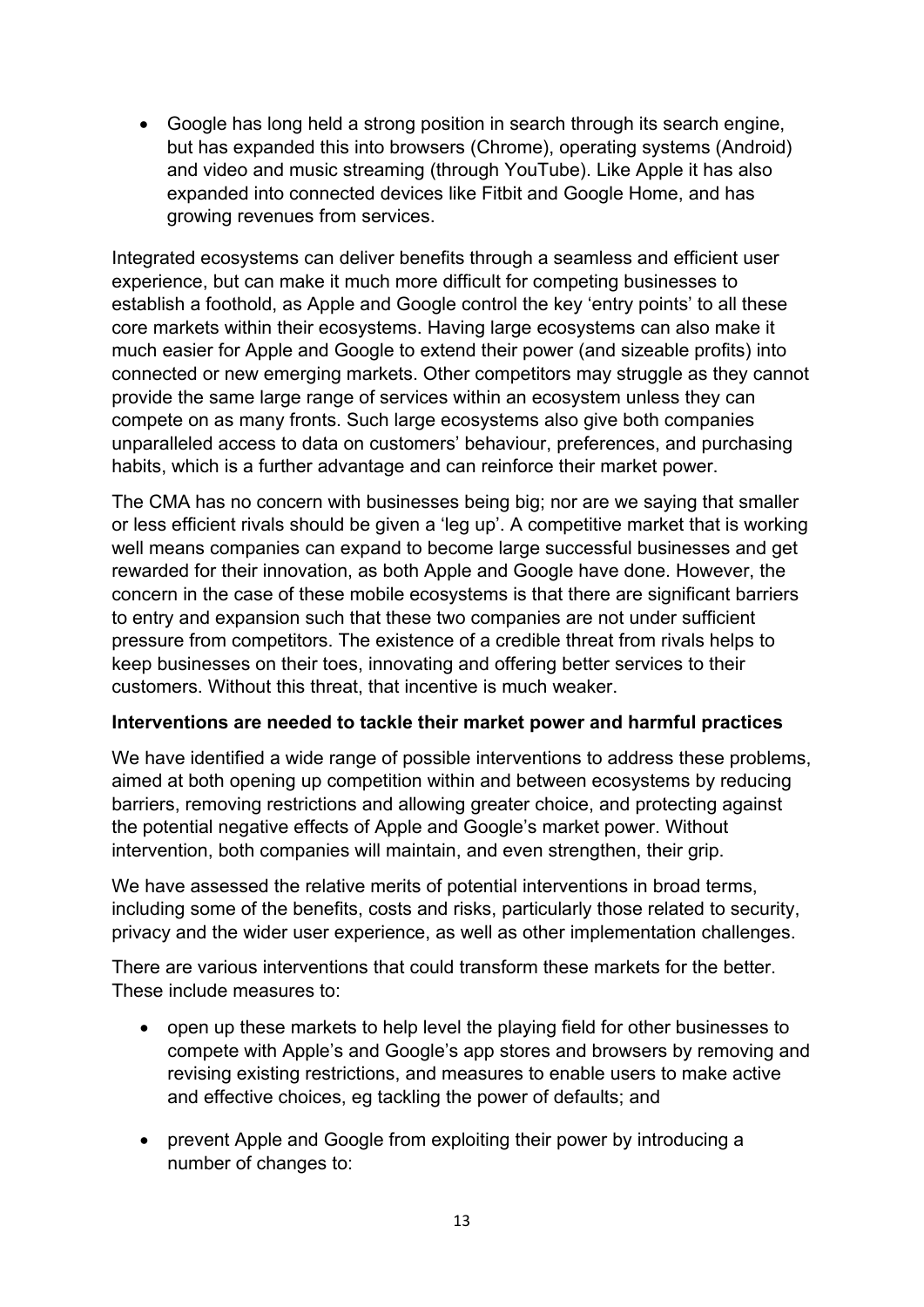- $\circ$  ensure they cannot unfairly favour their own businesses particularly where they are offering their own apps and browsers;
- o provide greater transparency and information about their decisionmaking (eg app review process, app store rankings); and
- o ensure others can access their platforms on fair and reasonable terms – including fair commission rates.

As we do not have the power to implement such interventions through a market study, we have not reached any final views or carried out detailed remedy design. But as part of our assessment, we have considered which current or potential future tools may be the most appropriate mechanism for taking these forward; including using the CMA's existing powers and the envisaged powers of the proposed new digital regime (which is expected to have enforceable conduct requirements to govern powerful firms' behaviour and pro-competitive interventions to open up competition – as set out in the [government's consultation response\)](https://www.gov.uk/government/consultations/a-new-pro-competition-regime-for-digital-markets/outcome/a-new-pro-competition-regime-for-digital-markets-government-response-to-consultation?msclkid=f5404be7cf8611ec833b8efe265aa90f). This will also need to be informed by international developments, as other countries are also exploring many of these interventions. In particular the European Commission's proposals for the Digital Markets Act (DMA) covers many similar areas. Changes could be made on a global basis; any further action we take will need to take this into account.

# *A wide range of measures to safeguard app developers*

Apple and Google are both the rule-makers and referees for app markets in which they also directly compete; this can give them an unfair advantage. There are a wide range of different concerns around the operation of their app stores. There is a strong case for measures to help level the playing field for firms and ensure competition between app developers is not distorted, such as: requiring a fair and transparent app review process; restrictions on Apple and Google sharing and using data or insights from their operation of the app store with their app development business; not unreasonably restricting third-party access to hardware and software, eg the NFC chip that enables contactless payments. Many of these issues would be ideally suited for the proposed new regime's conduct requirements.

However, there are some issues that are suited to our existing powers and where we can take action now. Apple's restriction on new cloud gaming services is an area where a targeted intervention could be introduced. Based on evidence to date there look to be limited costs or risks from doing so. We are proposing this is explored further through a market investigation as set out below, alongside our concerns on browsers. Further, we will take enforcement action where appropriate in relation to specific conduct or practices. For example, we have an ongoing competition law investigation which is looking into concerns raised about Apple's rules mandating the use of its own in-app purchasing systems; and we are announcing, at the same time as this final report, the launch of an investigation into Google's in-app purchase rules in the Play Store.

Finally, we considered interventions to formalise separation of parts of Apple's and Google's businesses eg operational or structural separation. But these types of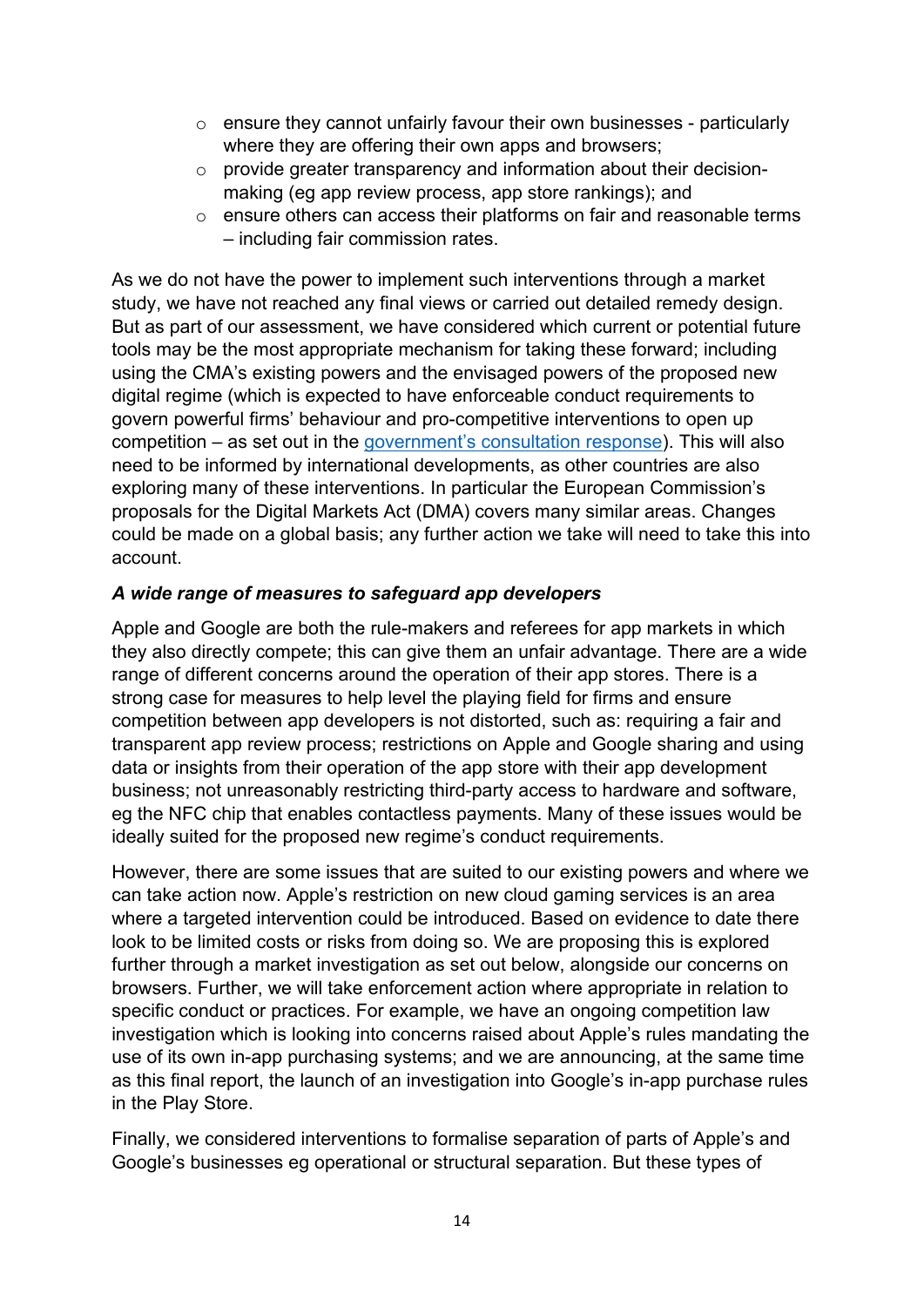changes would be both difficult to implement and costly. At this stage these do not appear to be necessary, as other changes could deliver many of the benefits at lower cost, but this should be kept under review where problems persist.

# *Opening up competition and addressing harms in app distribution*

Apple's and Google's app stores are the two main gateways for app developers and users. Many stakeholders have called for changes to allow alternative app stores and sideloading, or in the case of Google make these channels easier and more accessible. There could be significant potential benefits from interventions that open up choice for users, such as new curated app stores, and increase the competitive pressure on Apple and Google. These measures could also in turn help to address the concerns about the imbalanced relationship that both companies have with app developers and put greater competitive pressure on the high commission rates. Several alternatives, most notably Samsung's Galaxy Store, already exist.

But these are not straightforward interventions. Significant concerns have been raised about their implications, particularly on security and privacy. We agree that these are important and that sufficient safeguards need to be in place. Our view is that these security concerns are likely to be surmountable, although will need to be given further consideration.

Sideloading and alternative app stores, in isolation, may not be a 'silver bullet'. They have had relatively limited impact to date within Android – although they are undermined by other factors, in particular the agreements Google has with manufacturers to pre-install and prominently display the Play Store and the frictions that come with sideloading (ie the process involved and security issues). How much these changes move the dial is also likely to be linked to other interventions, and both would need careful design and implementation. There are also risks that Apple and Google could impose restrictive terms of access through their control of the operating systems, undermining the effectiveness of any such changes.

Given this, it may well be that other types of intervention will be necessary to constrain Apple's and Google's market power more directly – such as through fair trading terms to address high commission rates.

At this stage we consider these issues and potential interventions would be better suited to the tailored powers of the new digital regime, which could oversee, monitor and adjust any changes in a more flexible and responsive manner. In the meantime, we will seek to work with other countries that are pressing ahead with some of these changes (eg sideloading).

# *Improving choice and quality in browsers*

We found a wide range of concerns relating to browsers and browser engines; with evidence that Apple's restrictions in particular limit access to open web services on iOS devices, the quality of browsers, and the choice in practice for consumers. There are a range of possible interventions; in particular removing Apple's restrictions on competing browser engines, but also other supporting interventions such as mandating access to certain functionality for browsers including supporting web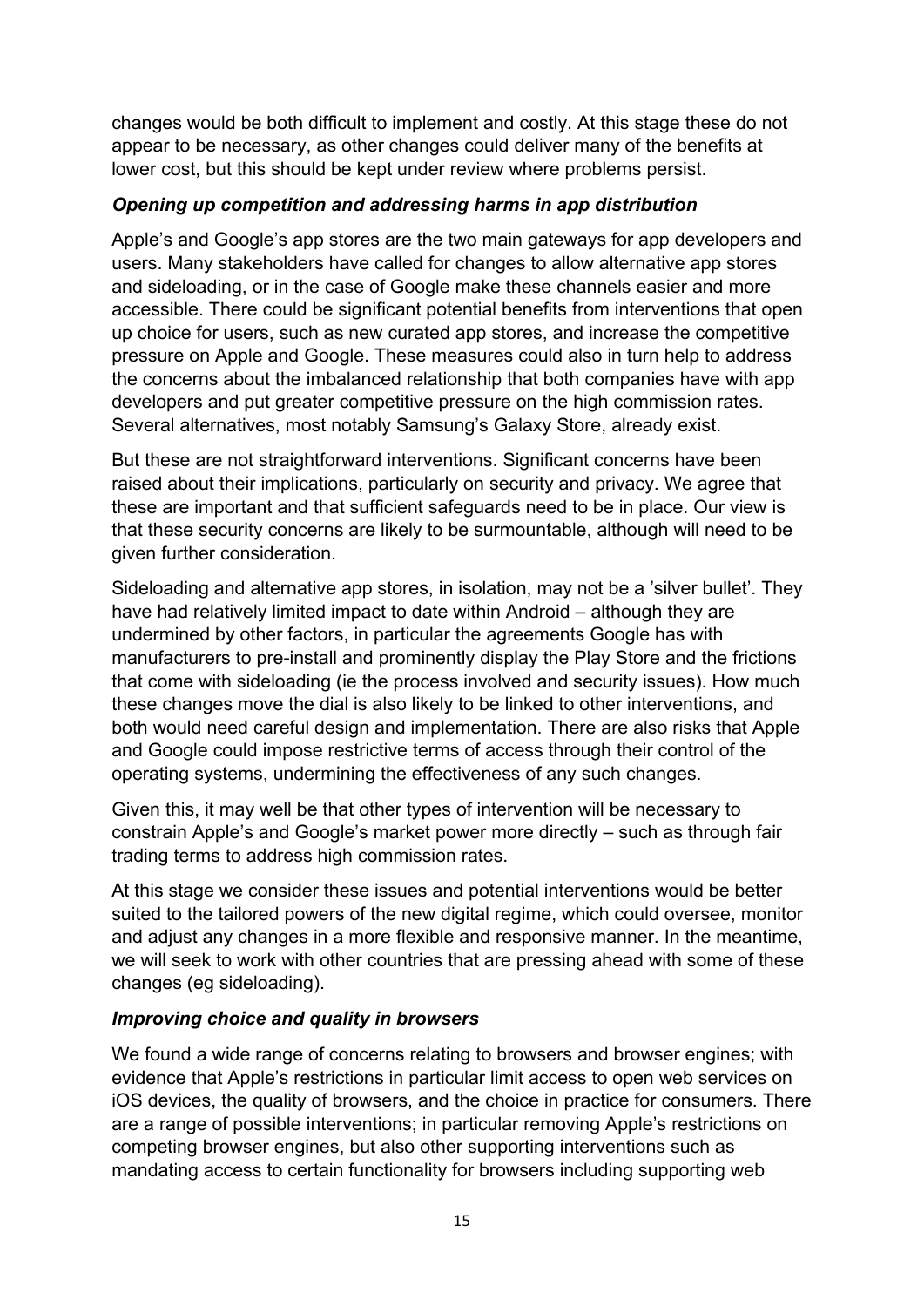apps, requiring Apple and Google to provide equal access to APIs for rival browsers, and making it easier for people to choose and change their default browser.

There are also security and technical implications to some of these types of interventions and there would be costs in making these changes (for Apple but also for rivals) which will need to be taken into account. However, the evidence suggests these are manageable and that greater competition would drive not only significant benefits in terms of innovation, investment and improved quality, but could potentially also drive even better security. In the longer term, greater competition could spur browsers to invest more in security to win more security-conscious users from each other.

We also heard concerns that removing Apple's restrictions could tip the market even further in favour of Google's browser engine (the other engine most used). We do not consider this risk is a strong reason for not allowing greater competition and it could in fact spur Apple to invest and innovate more, meaning improvements for web developers and ultimately consumers when browsing the web on their phones (eg faster content loading, new and improved web formats etc).Given our concerns and the potential set of relatively discrete interventions, there is a strong case for using our existing powers and launching a market investigation to explore them further, as explained below.

### *Greater inherent challenges in opening up competition in operating systems*

We looked at a number of interventions to reduce barriers to switching for customers between the two ecosystems. We found the strongest case for interventions to enhance interoperability of Apple's connected devices with Android (eg Apple Watch) and ensuring access to all the necessary APIs to enable smoother migration of apps and data. We also looked at ways to lower barriers for new operating systems and found that of these, there is a case for Google to remove the restriction on making its apps only available to manufacturers that use Google's version of Android and not on other versions (given Google already makes many of its apps and services available on iOS).

But there are challenges in tackling the inherent barriers to competition, and some potential efficiencies in having two large operating systems, which could be difficult to overcome. The difficulties experienced by Amazon and Huawei in the smartphone market illustrate these challenges. An alternative measure would be to separate the operating system from ownership of apps or app stores, as some have suggested, but this would be very intrusive and other changes could potentially bring similar benefits. Overall, it could be very difficult to overcome Apple's and Google's market power in operating systems, but we are confident that changes in other downstream parts of their ecosystem would have more impact.

# *Protecting security, safety and privacy remains important*

Both firms argue that many of their controls are needed to maintain the security and quality of the overall service for people and businesses, and in some cases to safeguard personal information. We agree these factors are very important and will need to be taken into account when looking at potential changes in these markets.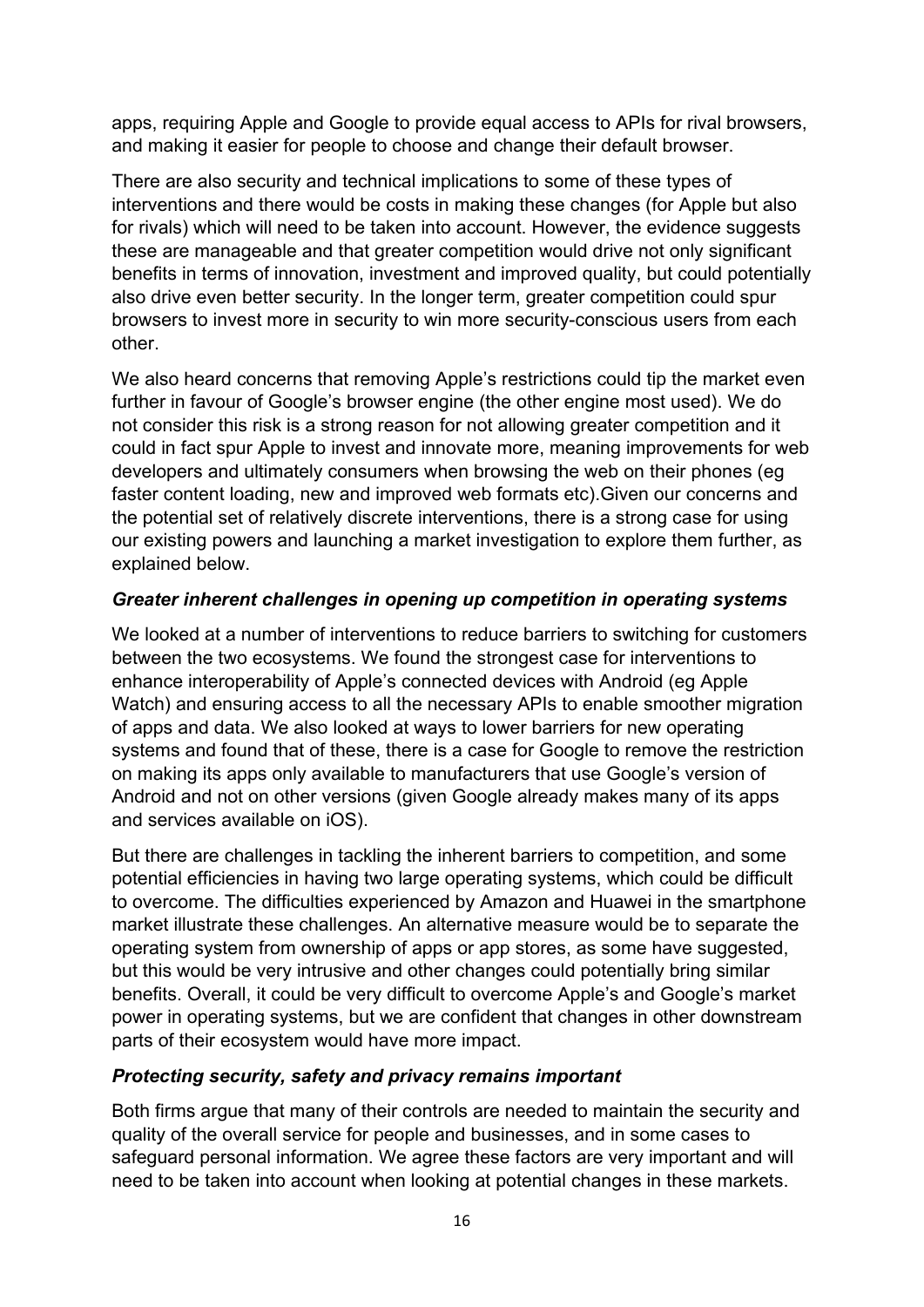Apple, in particular, argues that many of its restrictions make its devices safer and more secure, which is what attracts people to its products and differentiates it from others. We have carefully looked at these factors and obtained expert advice to understand these issues in more depth. We found there is likely to be significant scope for allowing more competition and removing or revising many of the current restrictions, without compromising safety, security or the privacy of people's data.

We are also concerned that privacy, security and safety decisions could be skewed by the interests of Apple and Google, which in essence often act as quasi-regulators in their roles as ecosystem stewards. Both companies have made important positive changes for consumers in this regard, and this is something we support. But in some cases we have found that Apple and Google are making decisions that could benefit their own services over others and mean that users may not make effective choices.

We have engaged closely with the Information Commissioner's Office (ICO) – the UK's authority responsible for upholding data privacy – in considering privacy issues alongside competition. We support market developments that promote greater control and choice for consumers while also ensuring these are 'competition neutral', ie do not favour some companies over others. It is important that Apple and Google apply the same standards to themselves as to others.

We are concerned that this is not the case in relation to Apple's App Tracking Transparency (ATT) framework. ATT requires apps to show a specific prompt to request users' permission for the app to 'track' them. It is clear there are significant privacy benefits from this. However, Apple has implemented different choice architecture design and language in this prompt to the ones it uses for its own apps, even though they serve similar purposes. The way this has been implemented may also distort user choice, potentially tilting the playing field in Apple's favour and impacting the ability for developers to attract users and monetise their apps.

In 2021, the CMA raised competition concerns with Google in relation to its proposed Privacy Sandbox changes on its Chrome browser, and recently accepted legally binding commitments from Google to address those concerns. Google recently announced it is developing similar changes for apps. This could also raise potential competition concerns, although Google has indicated that it intends voluntarily to apply the principles of its commitments to these changes as well. We will continue to monitor this development.

After this study, and in partnership with the ICO, we hope to work constructively with Apple on its ATT framework to explore our competition concerns while upholding the privacy benefits for users.

#### **Next steps**

# *The importance of a new pro-competitive regulatory regime*

The evidence from this market study further demonstrates the need for the government's proposed new pro-competition regulatory regime, which would oversee key digital firms that are deemed to have 'strategic market status' (SMS).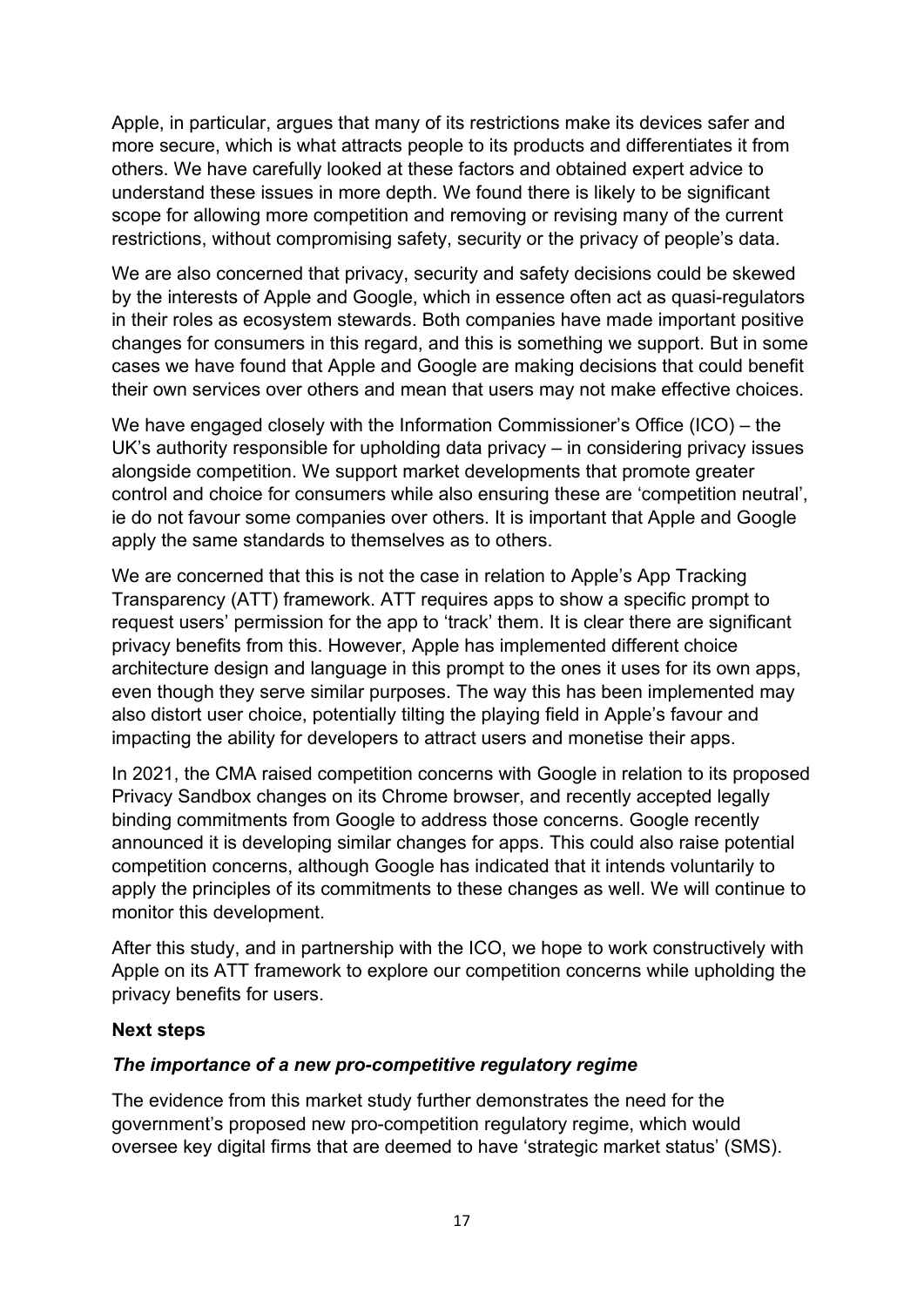There is a strong case for designating both Apple and Google with SMS for each of their main activities in their mobile ecosystems and bringing them within the remit of the new regime, once it is in place.

Many of the concerns we have regarding Apple and Google's hold over their mobile ecosystems could not be addressed through quick or easy fixes. There are connections between the issues and interventions, ie some may need to be used in conjunction or in sequence; and in many cases changes will require ongoing monitoring and oversight. This is why a new digital regime with specific tailored powers is required. This regime will have the ability to test, iterate over time and oversee these markets on an ongoing basis. It will bring greater flexibility to ensure actions are effective and responsive to developments as key digital markets like these evolve.

The government has confirmed its intention to establish a new pro-competition regime and recently published its [consultation response](https://www.gov.uk/government/consultations/a-new-pro-competition-regime-for-digital-markets/outcome/a-new-pro-competition-regime-for-digital-markets-government-response-to-consultation?msclkid=f5404be7cf8611ec833b8efe265aa90f) setting out more details about the proposed regime – which we welcome. In the meantime, a Digital Markets Unit has been established within the CMA on a non-statutory basis to begin work while awaiting its new powers. The Queen's Speech in May 2022 announced the government's plans to publish a draft Bill. Although this means a full Bill will not be introduced in the next Parliamentary session (2022 to 2023), we understand that the government intends to introduce legislation when time permits and we will work with the government, Parliament and other stakeholders to progress these plans.

### *Taking targeted action*

There have been calls for the CMA to take further action now across a number of areas both from this study and our previous market study [into online platforms and](https://www.gov.uk/cma-cases/online-platforms-and-digital-advertising-market-study)  [digital advertising,](https://www.gov.uk/cma-cases/online-platforms-and-digital-advertising-market-study) particularly in light of the update on timing of the new regime. For example, we have received a number of requests for us to launch a broad market investigation covering the issues in both this and our previous market study.

The CMA has a wide range of digital work already underway, and we will be continuing to make strong use of our existing markets, mergers, competition and consumer powers where appropriate to tackle the concerns arising. In doing so, we will focus on areas where we can most effectively implement targeted interventions in a timely manner using our existing powers. At this stage, a very wide market investigation attempting to cover all the issues identified in this study would not be the most efficient or effective way to address many of these issues. However, as we indicated in our interim report, we will continue to keep the use of our powers under review and stand ready to take further action where necessary.

We have considered how we could use our markets and enforcement powers in a targeted way to tackle some of the wide range of concerns we have found within this market study, which broadly fall into three categories:

• Targeted issues where immediate action is being taken or could be taken more effectively using our existing powers; eg issues regarding browsers, cloud gaming, and app store terms and conditions, as set out below;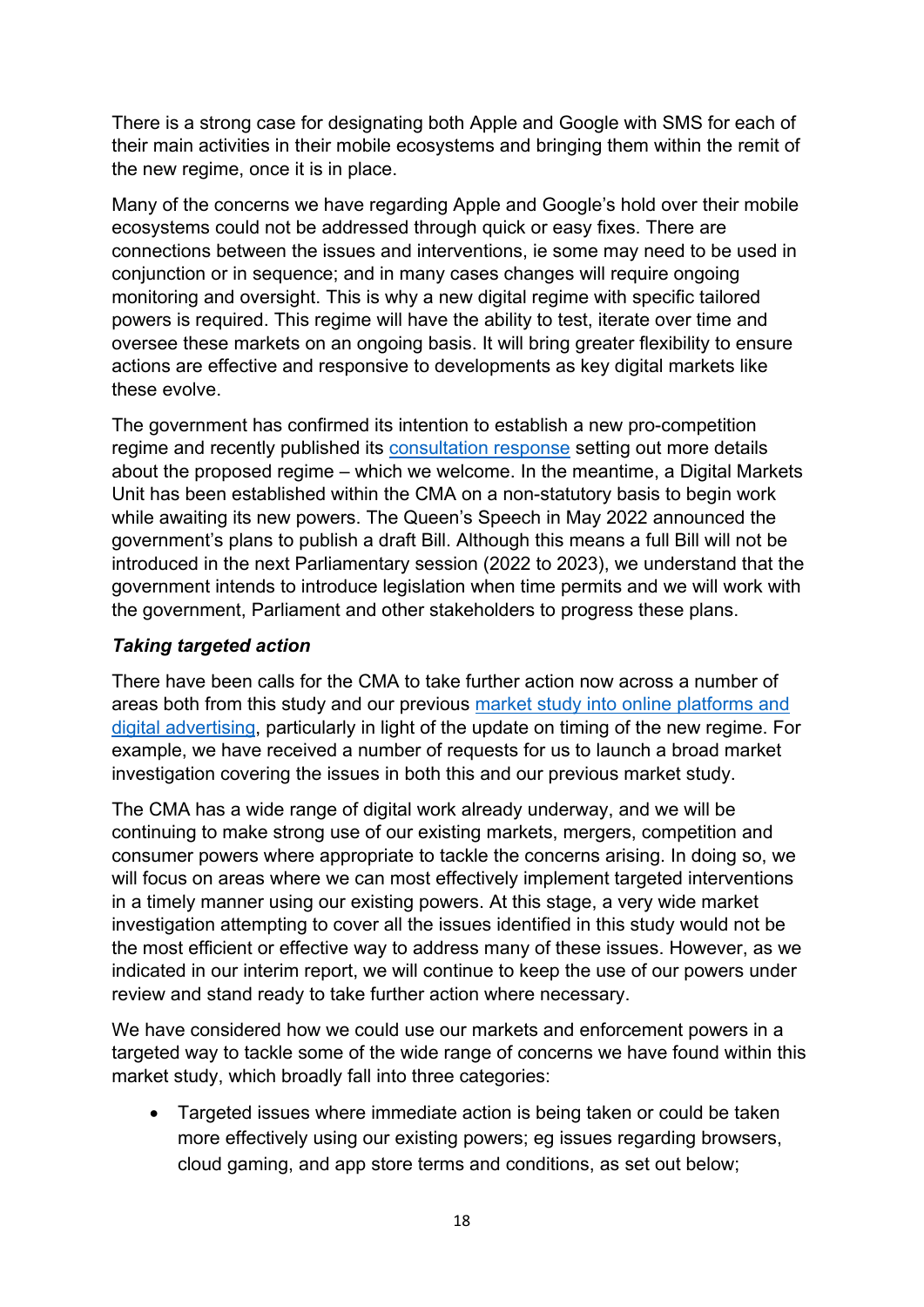- Areas where the types of concerns considered would be most efficiently addressed through the new pro-competition digital markets regime; eg app distribution and many of the measures to safeguard app developers;
- Areas where the case for immediate intervention is not as strong; eg operating systems.

### *Market investigation into mobile browsers and cloud gaming*

We are now consulting on a proposed market investigation reference into mobile [browsers and cloud gaming;](https://www.gov.uk/cma-cases/mobile-browsers-and-cloud-gaming) covering the supply of mobile browsers and browser engines, and the distribution of cloud gaming services through app stores on mobile devices.

Since our interim report was published, we received a number of submissions calling for further action in browsers; from rival browser providers, as well as many UK web developers and small start-up businesses concerned about Apple's browser engine restriction and the impact it has in holding back innovation like web apps, resulting in worse services for users. In relation to cloud gaming, we heard concerns from several cloud gaming providers about Apple's restriction in particular, and the impact on their business and harm to consumers prevented from accessing these innovative services.

Based on the further work we have undertaken during the second half of this study, these areas are well suited to a market investigation and would bring significant benefit to consumers. In particular:

- Potential benefits and effectiveness these are two areas where current restrictions look to be significantly affecting innovation and the ability of businesses to compete – in particular preventing the emergence of innovative and disruptive technologies to emerge, to the detriment of consumers and businesses. While needing further consideration, we have confidence that removing certain restrictions could likely be implemented without undermining people's security, privacy and safety online.
- Timely impact of interventions given the discrete nature of these areas, targeted interventions would have a greater chance of making real-world changes in a timely manner, without requiring a complex package of supporting interventions in other connected markets.
- Potential positive spill-over effects interventions in these areas could have positive knock-on effects on competition in other areas of mobile ecosystems over the longer term, such as in native app distribution and operating systems.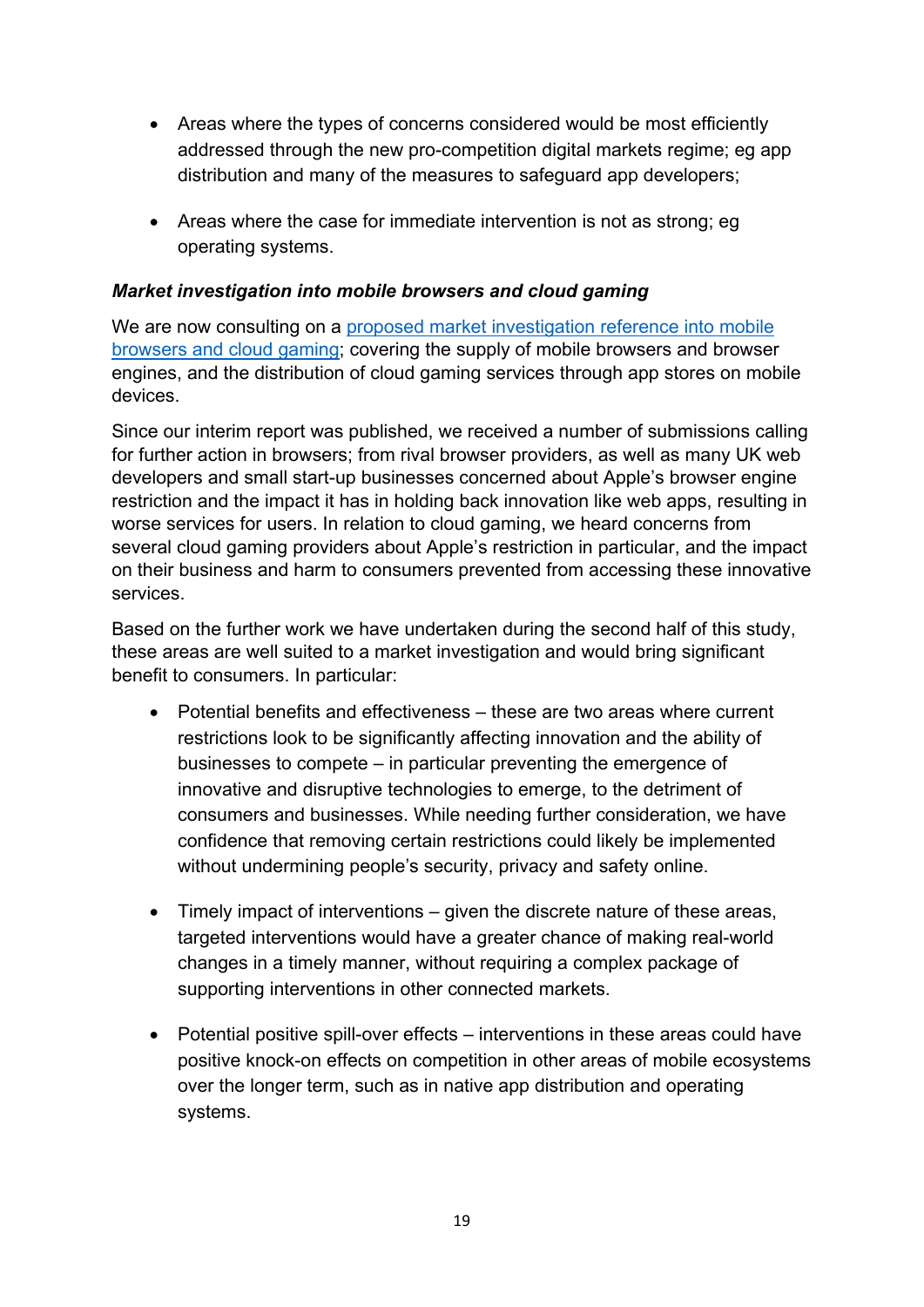• Urgency – cloud gaming and to some extent web apps are still in their relative infancy. How these technologies emerge in the next few years could have a significant impact for the next decade.

We consider there are reasonable grounds for suspecting that there are features which prevent, restrict or distort competition in these markets and that the legal test for making a market investigation reference is met. During the consultation we are interested to hear views about the issues we have identified and the reasons for proposing to make a reference.

# *Growing our active portfolio of digital markets work*

In addition to using our markets powers, we will also continue to use our competition law powers wherever possible to tackle concerns that we have identified. We are launching a new investigation into Google's app store and its associated terms and conditions, as well as progressing our similar investigation into Apple's App Store. We will look to launch further enforcement cases arising out of our concerns from this study and other previous studies.

These actions add to the numerous ways in which already using our existing tools on various fronts, eg in relation to Amazon and Google on fake reviews, Meta's use of data to compete with others' services and its acquisition of Giphy, and music streaming.

In particular, arising out of concerns from our previous digital advertising market study, we have recently launched two other digital competition cases relating to our concerns over ad tech. This portfolio will continue to grow as we do more to tackle problems in digital markets using our current powers, while continuing to also work hard to prepare for the full Digital Markets Unit role.

In parallel, we will carry on working with other countries and the EU, in particular where there are a number of relevant ongoing competition cases or other proposed interventions. Most recently, for example, the EU has issued a Statement of Objections to Apple in relation to contactless payment – an area of concern we have also highlighted in our market study as highlighted above.

# *Building a global consensus with our international and UK partners*

A number of other countries have undertaken similar work or are currently looking at similar issues. We have engaged with many of these as part of our study. Some countries have already made changes and in these cases there are lessons to be learned in how such changes are designed, monitored and enforced.

The UK is not alone in looking to tackle these problems and there is a growing global consensus that changes are needed, whether that is additional mechanisms for oversight, powers or safeguards. This is being done in different ways, reflecting the different regimes and country-specific contexts, but the overall direction is clear and consistent.